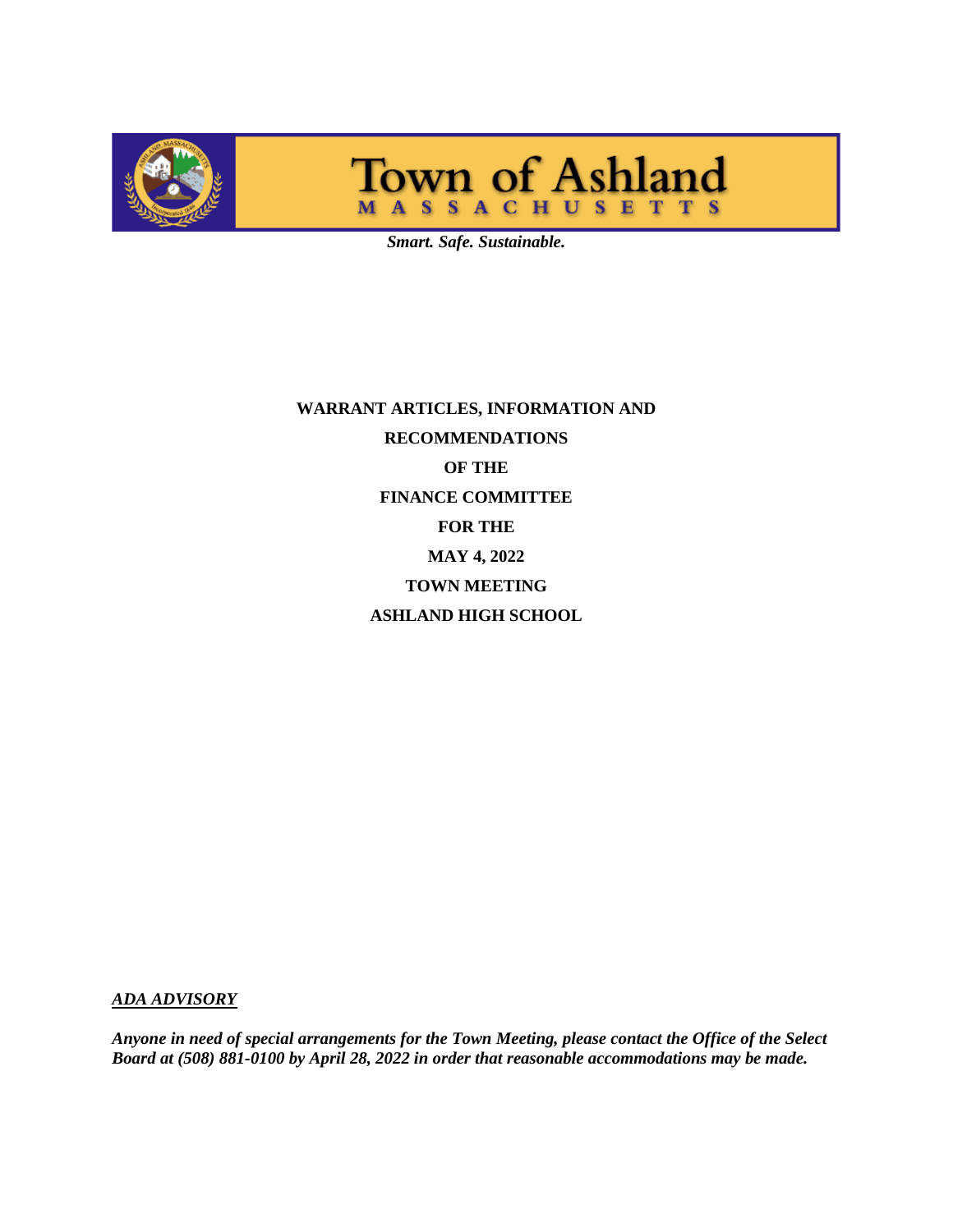# **TABLE OF CONTENTS**

|                                                        | Page |
|--------------------------------------------------------|------|
| Index of Warrant Articles                              | 3    |
| <b>Town Moderator Motions</b>                          |      |
| <b>Warrant with Finance Committee Recommendations</b>  |      |
| <b>Town Meeting Vocabulary &amp; Select Procedures</b> |      |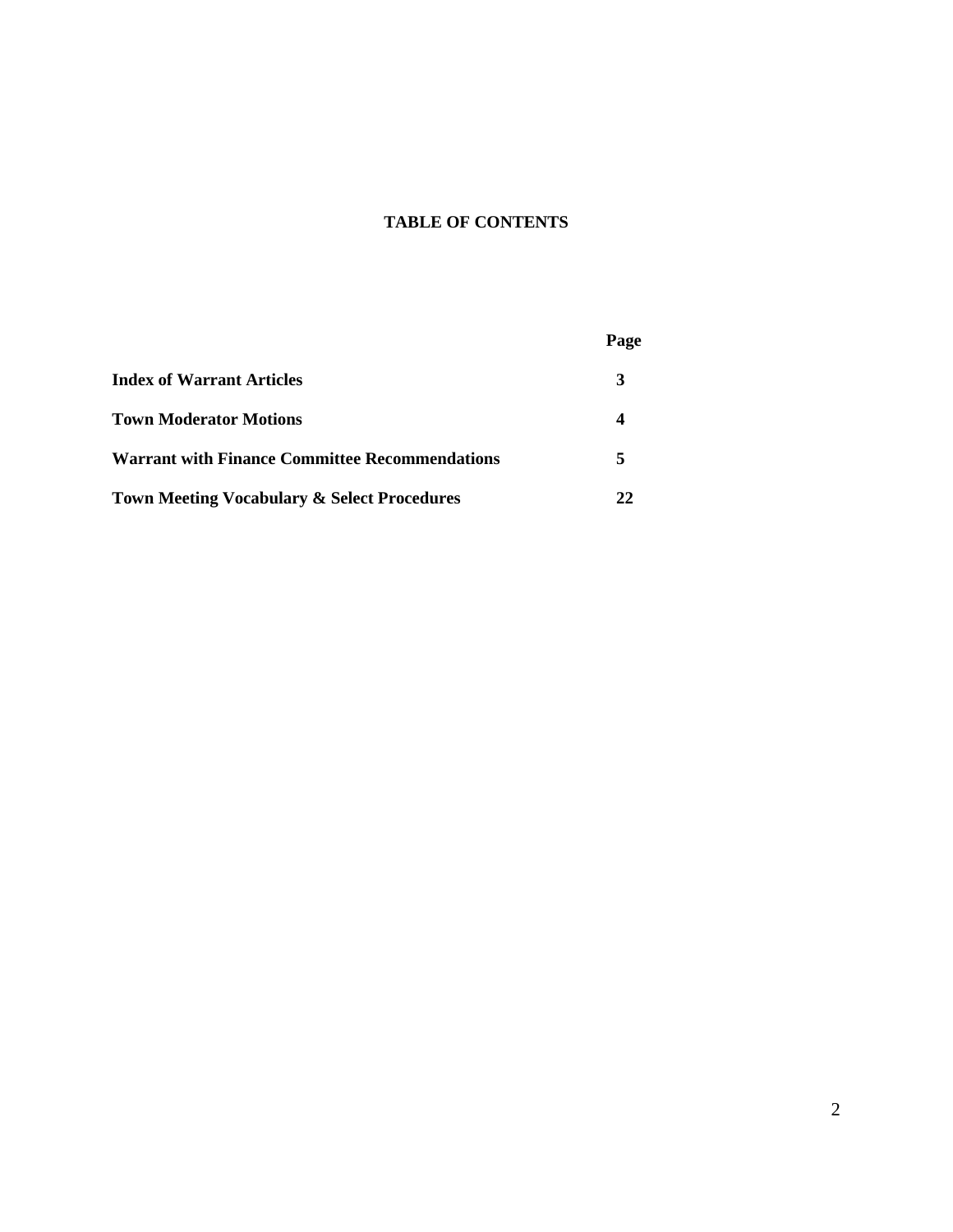# **Warrant Article Index**

| Art $#$                 | <b>Article Name</b>                                  | <b>Article Sponsor</b>          | Maj       |
|-------------------------|------------------------------------------------------|---------------------------------|-----------|
|                         | <b>Town Reports</b>                                  | <b>Select Board</b>             |           |
| $\overline{2}$          | <b>Transfer from the General Stabilization Fund</b>  | <b>Town Manager</b>             | 2/3       |
| 3                       | <b>FY23 Budget</b>                                   | <b>Town Manager</b>             | <b>SM</b> |
| $\overline{\mathbf{4}}$ | <b>Capital Authorization</b>                         | <b>Select Board</b>             | 2/3       |
| 5                       | <b>Transfer to OPEB Trust</b>                        | <b>Select Board</b>             | <b>SM</b> |
| 6                       | <b>Increase to Economic Development Budget</b>       | <b>Select Board</b>             | <b>SM</b> |
| 7                       | <b>Annual Consent</b>                                | <b>Select Board</b>             | 2/3       |
| 8                       | <b>Annual Consent CPC</b>                            | <b>CPC</b>                      | <b>SM</b> |
| 9                       | <b>Amend Bylaw: Demolition Delay for</b>             | <b>Historical Commission</b>    | <b>SM</b> |
|                         | <b>Historically or Architecturally Significant</b>   |                                 |           |
|                         | <b>Property</b>                                      |                                 |           |
| 10                      | <b>Citizen Petition: Update Demolition Delay for</b> | <b>Citizen Petition</b>         | <b>SM</b> |
|                         | <b>Historically or Architecturally Significant</b>   |                                 |           |
|                         | <b>Property</b>                                      |                                 |           |
| 11                      | <b>Accept Net Zero Framework Resolution</b>          | <b>Sustainability Committee</b> | <b>SM</b> |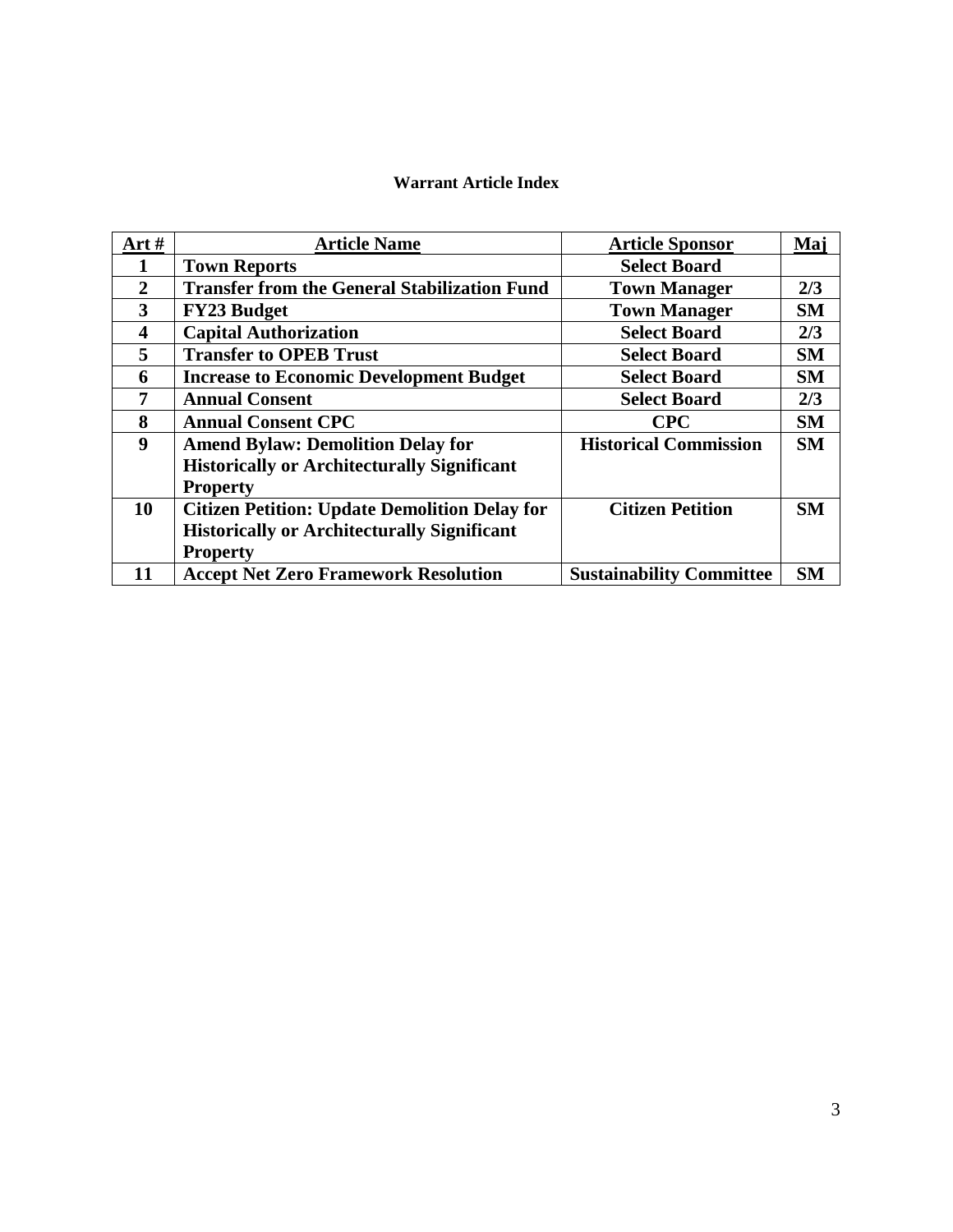# **Moderator's Motions**

- 1. That this meeting dispense with the reading of the warrant and of the Constable's return of service of that warrant and that the Moderator not be required to read warrant articles verbatim, but may refer to them by number and subject matter.
- 2. That the moderator may extend the floor to Town management and staff and other non-voters provided that they must first be recognized by the Moderator.
- 3. That the Moderator, pursuant to G.L. c. 39 § 15 be allowed to declare a two-thirds vote rather than taking a standing count.
- 4. That once final action has been taken on an article and the next order of business has been taken up, or the session of the meeting has been adjourned, the matter may not again be taken under consideration at that town meeting unless, in the best judgment of the Moderator, a significant error or omission occurred in the language or the process of the original action on the article, or a significant change of circumstances has occurred, such that there is a clear likelihood that the outcome could change upon reconsideration or that reconsideration would be in the Town's best interest.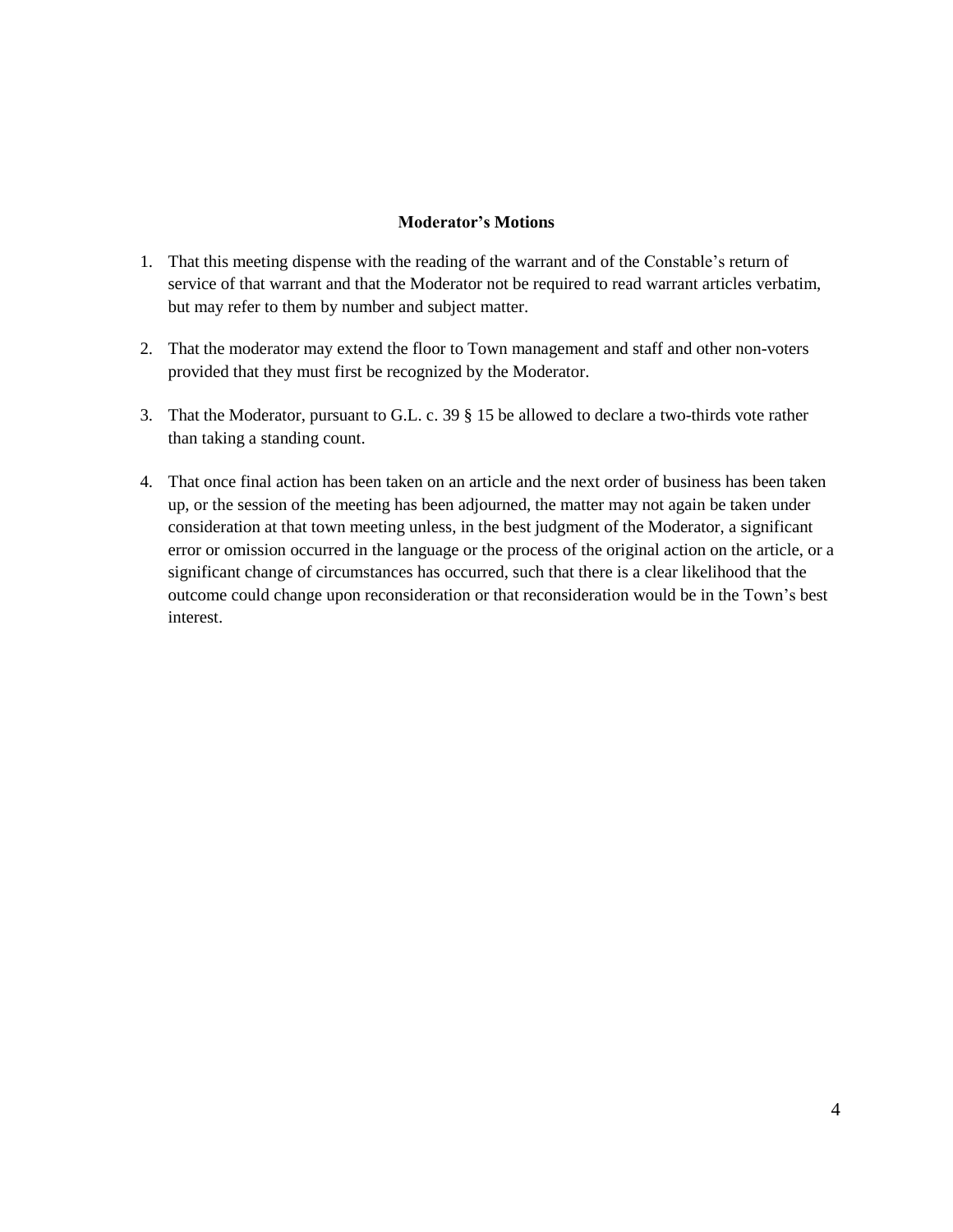# **TOWN OF ASHLAND \*\*\*\*\*\*\*\*\*\*\*\*\*\*\*\*\*\* ANNUAL TOWN MEETING WARRANT May 4, 2022 Ashland High School**

#### **Article 1: Town Reports Sponsor: Select Board**

To see if the Town will hear the reports of the several town committees, or pass any vote or take action relative thereto.

#### **Article 2: Transfer from General Stabilization Fund Sponsor: Town Manager**

To see if the Town will vote to transfer available funds from the General Stabilization fund to support the FY23 General Fund Budget, or pass any vote or take action relative thereto.

**MOTION: That the Town approves the transfer of \$450,000 from the General Stabilization Fund to defray charges and expenses of the town, including debt and interest, for the ensuing fiscal year as set forth in the FY23 General Fund Budget**

**FINANCE COMMITTEE RECOMMENDATION:** The Finance Committee recommends the Town approves the transfer of \$450,000 from the General Stabilization Fund to defray charges and expenses of the town, including debt and interest, for the ensuing fiscal year as set forth in the FY23 General Fund Budget.

**Article 3: Fiscal Year 2023 Budget Sponsor: Town Manager**

To see if the Town will vote to raise, appropriate and/or transfer from available funds in the treasury such sums of money as are necessary to defray charges and expenses of the town, including debt and interest, for the ensuing fiscal year, or pass any vote or take any action relative thereto.

#### **MOTION: That the Town approves the balanced budget of \$83,585,078**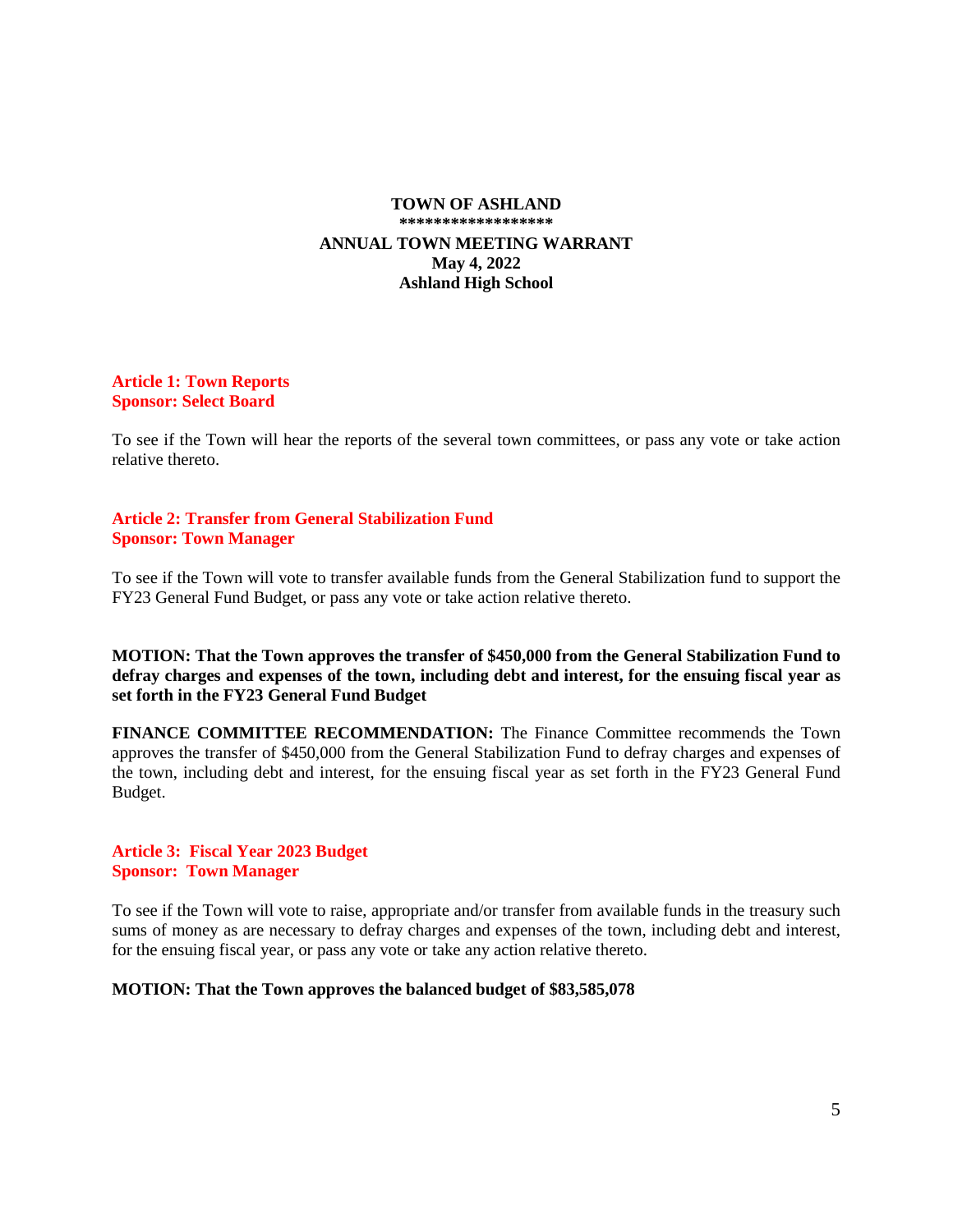|                          |                                              | 2021 ACTUAL  | <b>2022 ATM</b><br><b>BUDGET</b> | 2023<br><b>PROPOSED</b> |           |           |
|--------------------------|----------------------------------------------|--------------|----------------------------------|-------------------------|-----------|-----------|
| DEPT.#                   | <b>DEPARTMENT</b>                            | <b>TOTAL</b> | <b>TOTAL</b>                     | <b>BUDGET</b>           | \$ CHANGE | % CHANGE  |
| 01123                    | <b>TOWN MANAGER</b>                          | 551,857      | 567,045                          | 592,922                 | 25,877    | 4.56%     |
| 01138                    | <b>CENTRAL PURCHASING</b>                    | 61,228       | 55,300                           | 72,500                  | 17,200    | 31.10%    |
| 01139                    | <b>TELECOMMUNICATIONS</b>                    | 62,816       | 90,000                           | 90,000                  |           | 0.00%     |
| 01151                    | <b>TOWN COUNSEL</b>                          | 213,366      | 255,000                          | 225,000                 | (30,000)  | $-11.76%$ |
| 01155                    | <b>DATA PROCESSING</b>                       | 588,199      | 581,363                          | 576,929                 | (4, 433)  | $-0.76%$  |
| 01161                    | <b>TOWN CLERK</b>                            | 153,691      | 152,746                          | 162,049                 | 9,303     | 6.09%     |
| 01162                    | <b>ELECTIONS/TOWN MEETING</b>                | 50,392       | 30,000                           | 55,115                  | 25,115    | 83.72%    |
| 01163                    | <b>BOARD OF REGISTRARS</b>                   | 8,240        | 8,240                            | 10,650                  | 2.410     | 29.25%    |
| 01180                    | <b>HUMAN RESOURCES</b>                       | 229.450      | 231,560                          | 253,009                 | 21,448    | 9.26%     |
|                          |                                              |              |                                  |                         |           |           |
|                          | SUBTOTAL: ADMINISTRATION                     | 1,919,240    | 1,971,254                        | 2,038,173               | 66,920    | 3.39%     |
| 01135                    | <b>TOWN ACCOUNTANT</b>                       | 122,082      | 150,348                          | 221,783                 | 71,434    | 47.51%    |
| 01141                    | <b>ASSESSORS OFFICE</b>                      | 226,022      | 223,289                          | 228,005                 | 4,716     | 2.11%     |
| 01145                    | <b>TREASURER</b>                             | 174,429      | 183,319                          | 199,333                 | 16,013    | 8.74%     |
|                          |                                              |              |                                  |                         |           |           |
| <b>SUBTOTAL: FINANCE</b> |                                              | 522,533      | 556,957                          | 649,120                 | 92,163    | 16.55%    |
| 01171                    | <b>CONSERVATION COMMISSION</b>               | 70,697       | 70,450                           | 76,465                  | 6,015     | 8.54%     |
| 01172                    | <b>OPEN SPACE COMMITTEE</b>                  | 79           | 450                              | 450                     |           | 0.00%     |
| 01175                    | <b>PLANNING BOARD</b>                        | 168,679      | 175,850                          | 188,794                 | 12,943    | 7.36%     |
| 01241                    | <b>INSPECTION SERVICES DEP</b>               | 199,679      | 207,203                          | 141,359                 | (65, 843) | $-31.78%$ |
|                          | SUBTOTAL: DEVELOPMENT SERVICES               | 439,134      | 453,953                          | 407,068                 | (46, 885) | $-10.33%$ |
| 01210                    | POLICE DEPT.                                 | 3,219,668    | 3,780,712                        | 3,845,630               | 64,917    | 1.72%     |
| 01220                    | <b>FIRE DEPARTMENT</b>                       | 2,214,521    | 2,546,812                        | 2,818,903               | 272,091   | 10.68%    |
|                          |                                              |              |                                  |                         |           |           |
|                          | <b>SUBTOTAL: PUBLIC SAFETY</b>               | 5,434,190    | 6,327,525                        | 6,664,533               | 337,008   | 5.33%     |
| 01510                    | <b>HEALTH DEPARTMENT</b>                     | 188,318      | 196,202                          | 174,871                 | (21, 330) | $-10.87%$ |
| 01543                    | <b>VETERAN'S SERVICES</b>                    | 122,579      | 130,051                          | 131,222                 | 1,171     | 0.90%     |
| 01544                    | <b>HUMAN SERVICES</b>                        | 412,218      | 459,200                          | 463,284                 | 4,084     | 0.89%     |
| 01610                    | <b>PUBLIC LIBRARY</b>                        | 381,664      | 398,796                          | 409,896                 | 11,100    | 2.78%     |
|                          |                                              |              |                                  |                         |           |           |
|                          | SUBTOTAL: HEALTH & HUMAN SERVICES            | 1,104,779    | 1,184,249                        | 1,179,274               | (4, 975)  | $-0.42%$  |
| 01192                    | <b>PUBLIC BUILDINGS &amp; PROPERTY MAINT</b> | 555,098      | 641,221                          | 667,779                 | 26,558    | 4.14%     |
| 01421                    | <b>DPW ADMINISTRATION</b>                    | 86,852       | 86,852                           | 119,415                 | 32,563    | 37.49%    |
| 01422                    | <b>HIGHWAY</b>                               | 573,873      | 663,909                          | 691,010                 | 27,101    | 4.08%     |
| 01423                    | <b>SNOW &amp; ICE REMOVAL</b>                | 687,388      | 285,200                          | 285,200                 |           | 0.00%     |
| 01424                    | <b>HIGHWAY-STREETLIGHTING</b>                | 38,169       | 45,000                           | 45,000                  |           | 0.00%     |
| 01429                    | <b>HIGHWAY COMBINED FUEL</b>                 | 149,256      | 151,000                          | 165,000                 | 14,000    | 9.27%     |
| 01491                    | <b>CEMETERY, PARKS &amp; TREES</b>           | 235,306      | 242,871                          | 248,655                 | 5,783     | 2.38%     |
|                          |                                              |              |                                  |                         |           |           |
|                          | <b>SUBTOTAL: PUBLIC WORKS</b>                | 2,325,942    | 2,116,054                        | 2,222,059               | 106,005   | 5.01%     |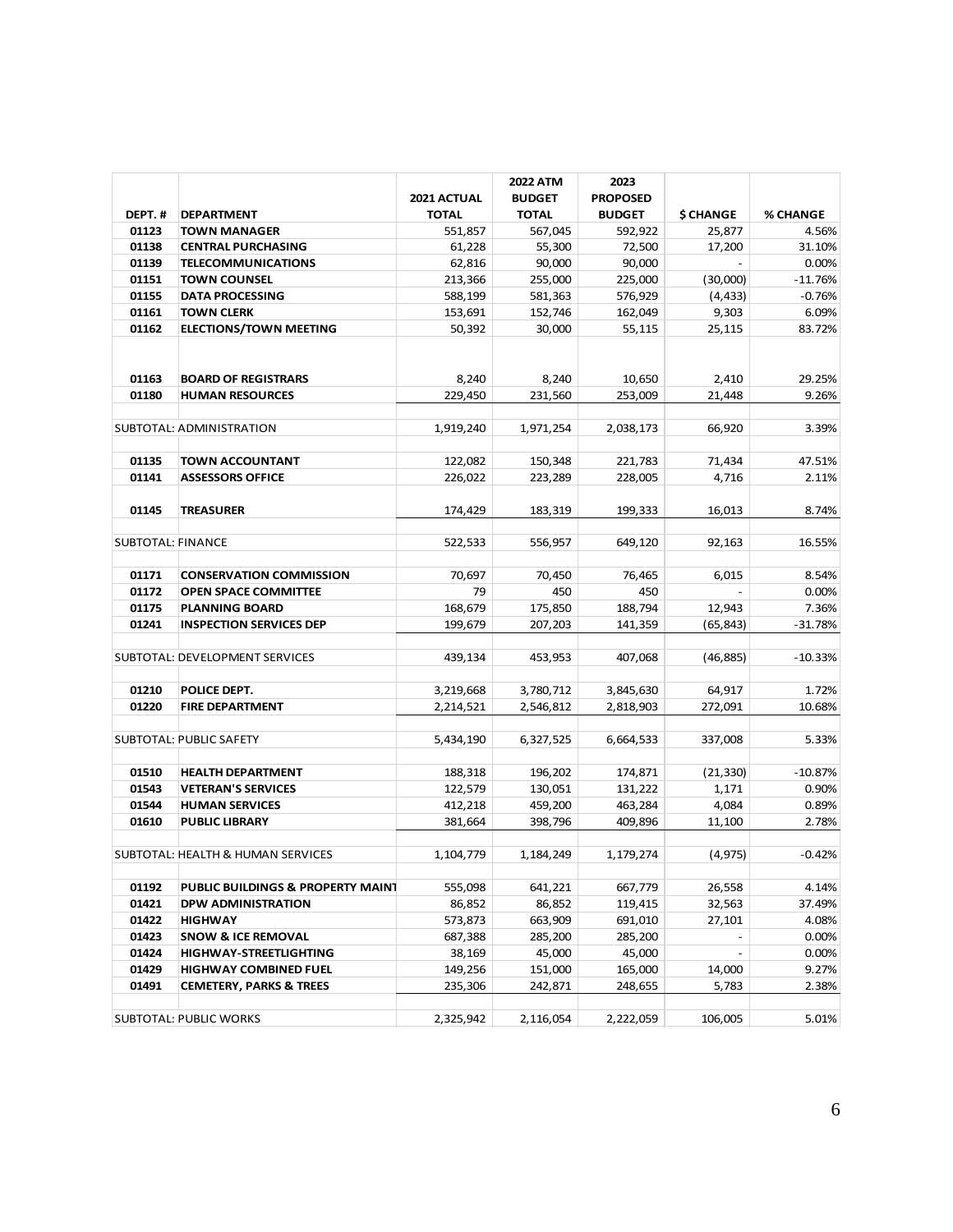| DEPT.# | <b>DEPARTMENT</b>                                   | 2021 ACTUAL<br><b>TOTAL</b> | <b>2022 ATM</b><br><b>BUDGET</b><br><b>TOTAL</b> | 2023<br><b>PROPOSED</b><br><b>BUDGET</b> | \$ CHANGE        | % CHANGE  |
|--------|-----------------------------------------------------|-----------------------------|--------------------------------------------------|------------------------------------------|------------------|-----------|
| 01300  | <b>SCHOOL DEPARTMENT</b>                            | 34,570,755                  | 36,160,660                                       | 37,907,474                               | 1,746,814        | 4.83%     |
| 01399  | <b>KEEFE TECH VOC SCHOOL</b>                        | 1,073,436                   | 1,323,379                                        | 1,126,966                                | (196, 413)       | $-14.84%$ |
|        |                                                     |                             |                                                  |                                          |                  |           |
|        | SUBTOTAL: EDUCATION                                 | 35,644,191                  | 37,484,039                                       | 39,034,440                               | 1,550,401        | 4.14%     |
|        | <b>EXCLUDED DEBT</b>                                | 2,003,885                   | 2,416,364                                        | 2,861,428                                | 445,065          | 18.42%    |
|        | NON EXCLUDED DEBT                                   | 2,276,910                   | 3,197,327                                        | 3,388,382                                | 191,055          | 5.98%     |
| 01710  | <b>TOTAL DEBT</b>                                   | 4,280,795                   | 5,613,691                                        | 6,249,810                                | 636,119          | 11.33%    |
|        |                                                     |                             |                                                  |                                          |                  |           |
| 01930  | <b>CAPITAL PROJECTS</b>                             | 796,163                     | 500,000                                          | 500,000                                  |                  | 0.00%     |
|        | Annual Chromebook Replacement                       |                             |                                                  | 150,000                                  |                  |           |
|        | Middle School Carpet Replacement                    |                             |                                                  | 10,000                                   |                  |           |
|        | Warren Carpet Replacement                           |                             |                                                  | 25,000                                   |                  |           |
|        | Sidewalk Installation                               |                             |                                                  | 45,000                                   |                  |           |
|        | Replace Radio Repeater                              |                             |                                                  | 30,000                                   |                  |           |
|        | Replace Police Radio Repeater                       |                             |                                                  | 30,000                                   |                  |           |
|        | Purchase Small Dump Trucks w/Plows                  |                             |                                                  | 80,000                                   |                  |           |
|        | Purchase Sander / Furnish and Install Sander Insert |                             |                                                  | 55,000                                   |                  |           |
|        | Roof Repair                                         |                             |                                                  | 20,000                                   |                  |           |
|        | Repair and maintain sweeper                         |                             |                                                  | 15,000                                   |                  |           |
|        | HVAC - Replace Rooftop Units (RTUs)                 |                             |                                                  | 12,000                                   |                  |           |
|        | ADA Complaince Transition Plan projects             |                             |                                                  | 25,000                                   |                  |           |
| DEPT.# | <b>DEPARTMENT</b>                                   | 2021 ACTUAL<br><b>TOTAL</b> | <b>2022 ATM</b><br><b>BUDGET</b><br><b>TOTAL</b> | 2023<br><b>PROPOSED</b><br><b>BUDGET</b> | \$ CHANGE        | % CHANGE  |
| 01911  | <b>EMPLOYEE RETIREMENT</b>                          | 3,192,874                   | 3,563,976                                        | 3,793,010                                | 229,034          | 6.43%     |
| 01912  | <b>WORKERS COMPENSATION</b>                         | 279,530                     | 350,000                                          | 350,000                                  |                  | 0.00%     |
| 01913  | UNEMPLOYMENT COMPENSATION                           | (1, 312)                    | 102,000                                          | 60,000                                   | (42,000)         | $-41.18%$ |
| 01914  | <b>EMPLOYEE HEALTH FRINGES</b>                      | 5,000                       | $\sim$                                           |                                          |                  |           |
| 01915  | <b>GROUP HEALTH INSURANCE</b>                       | 6,329,553                   | 6,860,096                                        | 7,295,013                                | 434,917          | 6.34%     |
| 01945  | <b>OTHER INSURANCE</b>                              | 610,944                     | 631,250                                          | 690,250                                  | 59,000           | 9.35%     |
|        | Subtotal: BENEFITS & INSURANCE                      | 10,416,588                  | 11,507,322                                       | 12,188,273                               | 680,951          | 5.92%     |
| 01960  | <b>SALARY CONTINGENCY</b>                           | $\overline{\phantom{a}}$    | 165,500                                          | 95,000                                   | (70, 500)        | $-42.60%$ |
| 01965  | <b>MUNICIPAL EFFICIENCY PROGRAM</b>                 | $\sim$                      | ä,                                               |                                          | L,               |           |
|        |                                                     |                             |                                                  |                                          |                  |           |
| 01132  | <b>RESERVE FUND</b>                                 | $\sim$                      | 450,000                                          | 450,000                                  | ä,               | 0.00%     |
|        | TOTAL GENERAL FUND                                  | 62,883,555                  | 68,330,542                                       | 71,677,750                               | 3,347,208        | 4.90%     |
|        |                                                     |                             |                                                  |                                          |                  |           |
| DEPT.# | DEPARTMENT                                          | 2021 ACTUAL<br><b>TOTAL</b> | <b>2022 ATM</b><br><b>BUDGET</b><br><b>TOTAL</b> | 2023<br><b>PROPOSED</b><br><b>BUDGET</b> | <b>\$ CHANGE</b> | % CHANGE  |
|        |                                                     |                             |                                                  |                                          |                  |           |
| 6000   | <b>WATER ENTERPRISE</b>                             | 3,066,873                   | 2,910,219                                        | 3,108,623                                | 198,404          | 6.82%     |
| 6100   | <b>SEWER ENTERPRISE</b>                             | 5,523,901                   | 5,847,591                                        | 6,119,034                                | 271,443          | 4.64%     |
| 6200   | <b>TRASH COLLECTION</b>                             | 1,324,589                   | 1,450,921                                        | 1,666,972                                | 216,051          | 14.89%    |
| 6300   | <b>FIELD MANAGEMENT</b>                             | 66,988                      | 175,352                                          | 99,228                                   | (76, 123)        | -43.41%   |
| 6400   | <b>CABLE ACCESS</b>                                 | 422,611                     | 647,000                                          | 582,000                                  | (65,000)         | $-10.05%$ |
| 6500   | <b>STORMWATER</b>                                   | 304,690                     | 324,137                                          | 331,471                                  | 7,333            | 2.26%     |
|        | <b>TOTAL ALL FUNDS</b>                              | 73,593,206                  | 79,685,762                                       | 83,585,078                               | 3,899,315        | 4.89%     |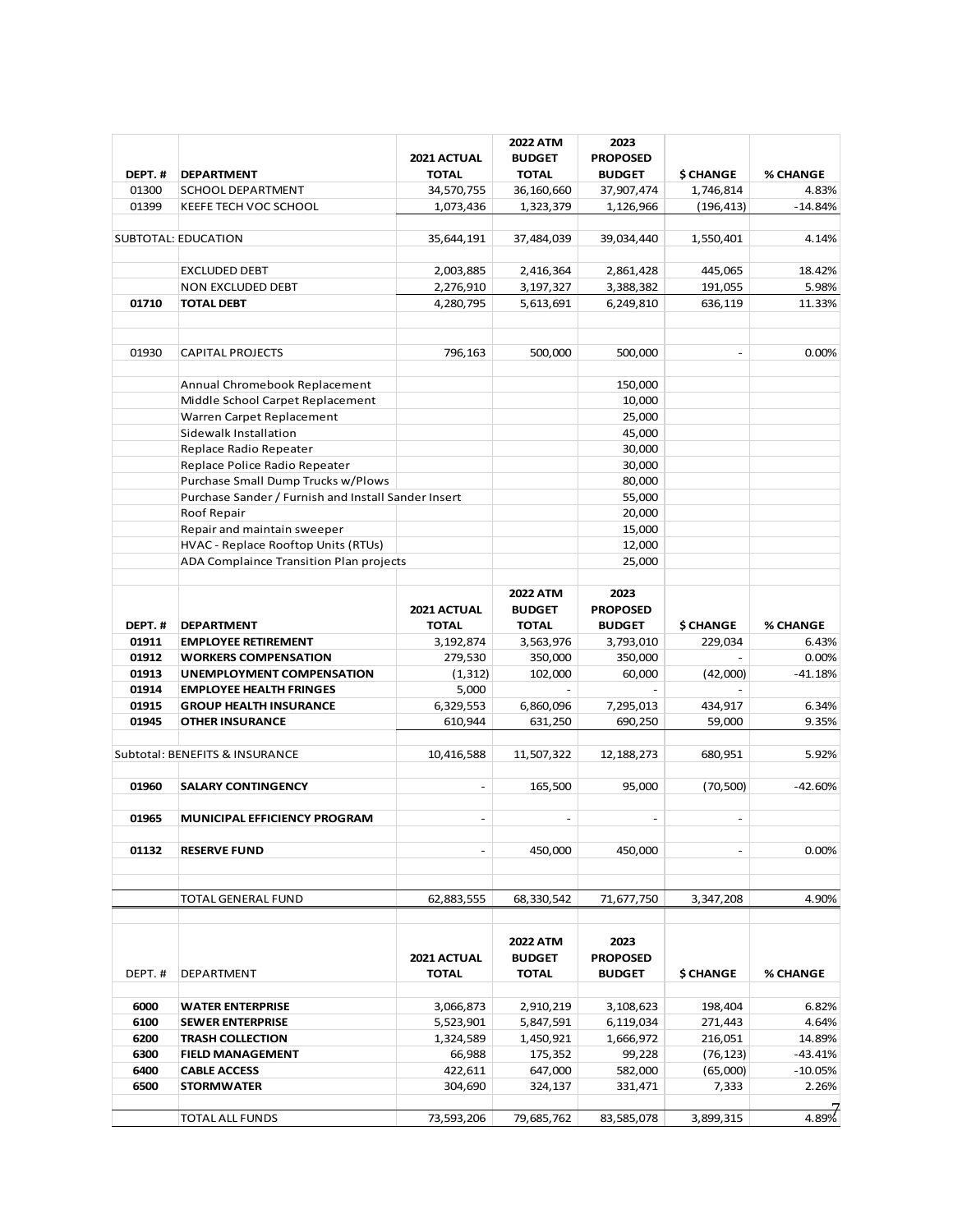**a. For the General Fund, that the following amounts be transferred from the respective accounts:**

| <b>Account Name</b>          | <b>Balance in Account</b> | <b>FY23 Transfer</b> |
|------------------------------|---------------------------|----------------------|
| <b>EMS</b> Revolving         | \$451,549.00              | \$200,000.00         |
| <b>Sale of Cemetery Lots</b> | \$53,515.00               | \$30,000.00          |
| Dog Licenses                 | \$44,579.00               | \$25,000.00          |
| <b>Recreation Revolving</b>  | \$524,755.00              | \$12,976.00          |

**And that the balance be raised and appropriated \$70,181,626.00**

**And,**

- **b. For the Water Enterprise Fund that \$3,108,623 be raised through the water rates;**
- **c. For the Sewer Enterprise Fund that \$6,119,034 be raised through the sewer rates;**
- **d. For the Rubbish Collection Enterprise Fund that \$1,666,972 be raised through the solid waste rates;**
- **e. For the Fields Management Enterprise Fund that \$99,228 be raised through fees for field usage;**
- **f. For the Cable Access Enterprise Fund, that \$582,000 be raised through cable franchise fees;**
- **g. For the Stormwater Enterprise Fund that \$331,471 be raised through stormwater rates.**

#### **And,**

**h. For the Economic Development Special Revenue Fund that \$274,025 be appropriated from available meals tax funds.**

**FINANCE COMMITTEE RECOMMENDATION:** The Finance Committee recommends the Town adopt a balanced fiscal year 2023 budget as detailed in the motion above.

# **Article 4: Capital Authorization Sponsor: Town Manager**

To see if the Town will vote to raise, appropriate, transfer from available fundsin the treasury and/or borrow funds and/or reauthorize previously authorized borrowed funds, in order to fund a portion of the Capital Plan and if a borrowing that any premium received by the Town upon the sale of any bonds or notes approved by this vote, less any such premium applied to the payment of the costs of the issuance of such bonds or notes, may be applied to payment of costs approved by this vote in accordance with G.L. c. 44 § 20, thereby reducing the amount to be borrowed to pay such cost by a like amount , or pass any vote or take any action relative thereto.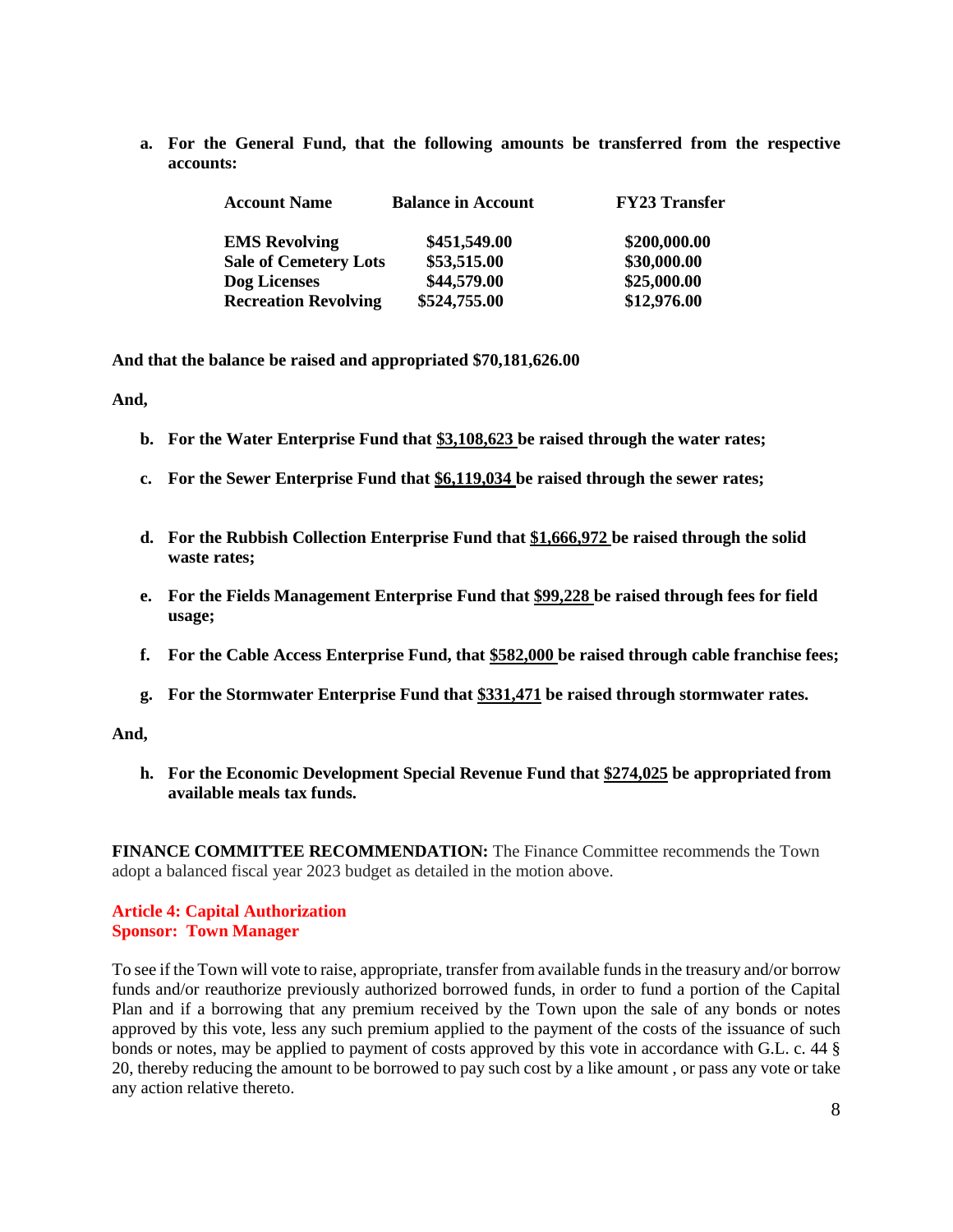**MOTION: That the Town vote to appropriate \$1,700,000, in order to fund the following Capital Projects:**

| <b>Item</b>                              | <b>Borrowing Authorization</b> |
|------------------------------------------|--------------------------------|
| Girls & Boys Locker Rooms, Middle School | 200,000.00                     |
| <b>Fire Tower Truck</b>                  | 1,500,000.00                   |

**And to pay for said appropriation, the Treasurer is authorized, with approval of the Select Board, to borrow \$1,435,908 under and pursuant to G.L. c. 44, §7(1), or any other enabling authority, and to issue bonds or notes of the Town therefor, and further, to reallocate \$264,092.27 previously borrowed** for the projects described below, which amounts are no longer needed to pay costs of the projects for **which they were initially borrowed, to pay costs of the projects described above:**

| <b>2017</b> PA System Mindess (in middle school)                   | School            | 75,050.00  |
|--------------------------------------------------------------------|-------------------|------------|
| 2017 Tech Upgrades APS                                             | IT                | 3,040.51   |
| 2018 Bathroom renovations at the Mindess School                    | School            | 75,344.05  |
| <b>2018</b> Howe Street sidewalk                                   | <b>DPW</b>        | 109,223.54 |
| <b>2018</b> Boiler replacement at the Warren School & Town<br>Hall | School/Facilities | 1,407.17   |
| 2019 2 New Modulars at Warren School                               | School            | 27.00      |

**FINANCE COMMITTEE RECOMMENDATION:** The Finance Committee recommends the Town vote to raise, appropriate, transfer from available funds in the treasury and/or borrow funds and/or reauthorize previously authorized borrowed funds, in order to fund a portion of the Capital Plan as detailed in the motion above.

# **Article 5: Transfer to OPEB Trust: Sponsor: Select Board**

To see if the Town will transfer **\$275,000** from OPEB Contribution Account **#01915-51709** to the OPEB Trust, Account **#88100-49710**, or pass any vote or take any action relative thereto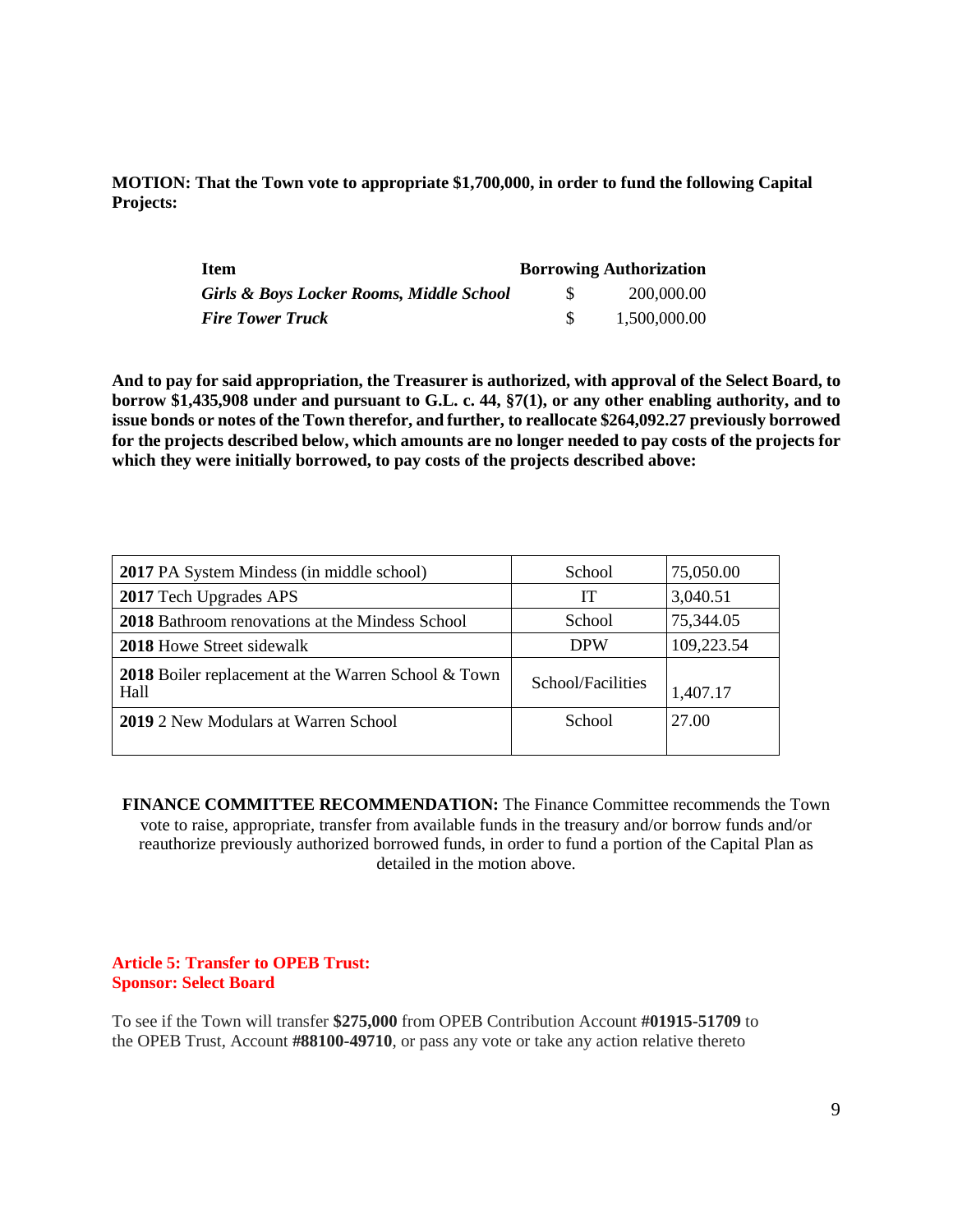# **MOTION: That the Town transfer the sum of \$275,000 from OPEB Contribution Account #01915- 51709 to the OPEB Trust, Account #88100-49710.**

**FINANCE COMMITTEE RECOMMENDATION:** The Finance Committee recommends the Town transfer the sum of \$275,000 from OPEB Contribution Account #01915-51709 to the OPEB Trust, Account #88100-49710.

# **Article 6: Increase Economic Development Budget Sponsor: Select Board**

To see if the Town will vote to approve a transfer of **\$60,000 from Economic Development fund balance Account 29200-35900 to the Economic Development Account #29200-57020 (\$40,000) and 29200-51100 (\$20,000), or pass any vote or take any action relative thereto**

**MOTION: That the Town transfer of \$60,000 from Economic Development fund balance Account #29200-35900 to the Economic Development Account #29200-57020 (\$40,000) and 29200-51100 (\$20,000).**

**FINANCE COMMITTEE RECOMMENDATION:** The Finance Committee recommends the Town transfer the sum of \$60,000 from Economic Development fund balance account 29200-35900 to the Economic Development Accounts #29200-57020 (\$40,000) and 29200-51100 (\$20,000).

**Article 7: Annual Consent Article - General Sponsor: Select Board**

To see if the Town will vote the following consent articles:

1. Grant Program Authorization - To see if the Town will vote to authorize the Select Board and/or the Town Manager to apply for, accept and enter into contracts from time to time for the expenditure of any funds allotted to Ashland by the Commonwealth of Massachusetts or the U. S. Government under any State or Federal grant program;

2. Road Contracts - To see if the Town will vote to authorize the Town Manager to enter into a contract with the Massachusetts Highway Department Commissioner or the Federal Government for the construction and maintenance of public highways in the Town of Ashland for the ensuing year;

3. Contracts in Excess of Three Years - To see if the Town will vote in accordance with the provisions of G.L. c. 30B, § 12(b), to authorize the Town Manager or the Superintendent of Schools to solicit and award contracts for terms exceeding three years, including any renewal, extension or option, provided in each instance the longer term is determined to be in the best interest of the Town by a vote of the Select Board or the School Committee, as appropriate;

4. Lease Purchase Agreements – To see if the Town will vote in accordance with the provisions of G.L. c. 44 §21C to authorize the Select Board to enter into lease purchase financing agreements to acquire equipment or improve a capital asset that may be financed by the issuance of debt under G. L. c. 44 or otherwise allowed by law, for a term up to the useful life of the property and to be procured in accordance with appropriate procurement laws. or take any other action relative thereto.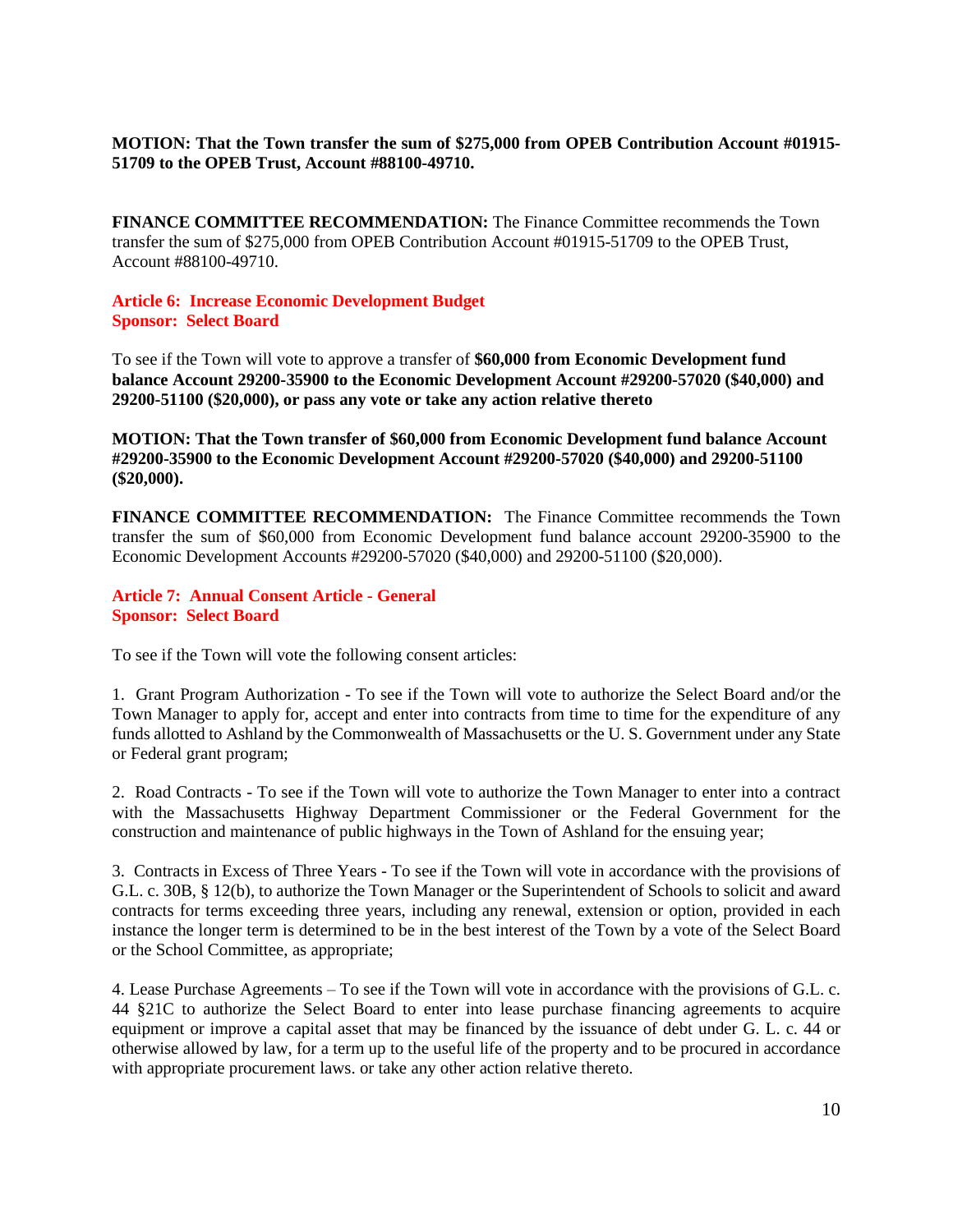5. Revolving Funds: To see if the Town will vote to fix the maximum amount that may be spent during FY 2023 beginning July 1, 2022 for the revolving funds established in the town bylaws for certain departments, boards, committees, agencies or officers in accordance with G.L. c. 44 §53E 1/2, or take any other action relative thereto.

6. Grant Easements: To see if the Town will vote to authorize the Select Board and the School Committee to grant easements for access, water, drainage, sewer and utility purposes on terms and conditions the Board and the Committee deem in the best interest of the Town; or pass any vote or take any action relative thereto.

| MOTION: That the Town approve Article 7 as set forth in the Warrant and further the Town set the |
|--------------------------------------------------------------------------------------------------|
| maximum amount that may be spent on revolving funds in subsection 5 of Article 7 as follows:     |

| <b>FUND</b><br><b>DESCRIPTION</b>                           | <b>USE OF FUNDS</b>                                                                                                                                          | <b>Maximum Amount of</b><br><b>Expenditure From Fund</b>                                                       |
|-------------------------------------------------------------|--------------------------------------------------------------------------------------------------------------------------------------------------------------|----------------------------------------------------------------------------------------------------------------|
| <b>Senior Program Revolving</b>                             | The purpose of which shall be to<br>pay for programs conducted by<br>the Council on Aging for the<br>benefit of Ashland senior citizens                      | <b>Expenditures shall not</b><br>exceed receipts into the fund<br>and in any case shall not<br>exceed \$25,000 |
| <b>Community Center Rental</b>                              | The purpose of which shall be to<br>pay for expenses and maintenance<br>incurred for the rental of said<br>building                                          | <b>Expenditures shall not</b><br>exceed receipts into the fund<br>and in any case shall not<br>exceed \$25,000 |
| <b>Town of Holliston Animal</b><br><b>Control Revolving</b> | The purpose of which shall be to<br>pay for expenses incurred for the<br>care and capture of animals on<br>behalf of the Town of Holliston                   | <b>Expenditures shall not</b><br>exceed receipts into the fund<br>and in any case shall not<br>exceed \$76,000 |
| <b>Library Materials</b><br><b>Replacement</b>              | The purpose of which shall be to<br>acquire equivalent Public Library<br>materials to replace items lost or<br>damaged by those who borrow<br>such materials | <b>Expenditures shall not</b><br>exceed receipts into the fund<br>and in any case shall not<br>exceed \$1,500  |
| <b>Hazardous Waste Revolving</b>                            | The purpose of which shall be to<br>be able to continue to drop off<br>programs for TV's & Computers                                                         | <b>Expenditures shall not</b><br>exceed monies into the fund<br>\$15,000                                       |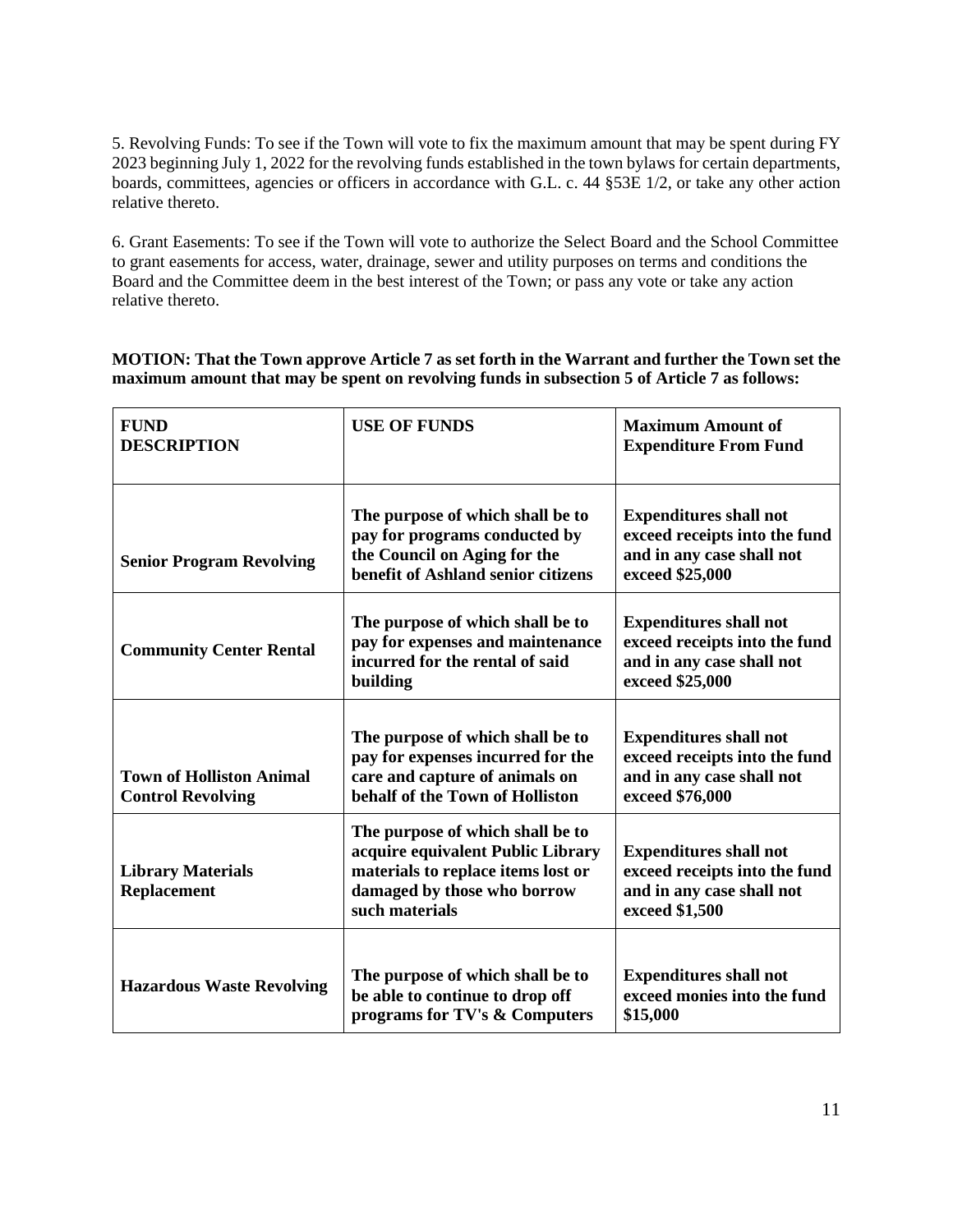| <b>Sidewalk Construction Fund</b>                                | The purpose of which shall be to<br>pay for sidewalks                                                                                                                                                                                                                                                                                                                                                                                                                                                                                                                                    | <b>Expenditures shall not</b><br>exceed receipts into the fund<br>\$50,000                                      |
|------------------------------------------------------------------|------------------------------------------------------------------------------------------------------------------------------------------------------------------------------------------------------------------------------------------------------------------------------------------------------------------------------------------------------------------------------------------------------------------------------------------------------------------------------------------------------------------------------------------------------------------------------------------|-----------------------------------------------------------------------------------------------------------------|
| <b>Guidance Revolving Fund</b>                                   | The purpose of which shall be to<br>pay for the institutional, per<br>student cost for our students who<br>take the PSAT and/or Advanced<br>Placement (AP) tests and to pay<br>for proctors during the exams                                                                                                                                                                                                                                                                                                                                                                             | <b>Expenditures shall not</b><br>exceed receipts into the fund<br>and in any case shall not<br>exceed \$40,000  |
| <b>Food Inspection Program</b>                                   | The purpose of which shall be a<br>self-supporting program which<br>will collect fees for the services<br>provided to pay for food<br>establishment programs provided<br>by the Board of Health for the<br>delivery of routine inspections,<br>investigations and reviews for food<br>establishments                                                                                                                                                                                                                                                                                     | <b>Expenditures shall not</b><br>exceed receipts into the fund<br>and in any case shall not<br>exceed \$45,000  |
| Electrical, Plumbing, & Gas<br><b>Inspections Revolving Fund</b> | The purpose of which shall be a<br>self-supporting program which<br>will collect fees charged and<br>received by the Building<br>Department for electrical,<br>plumbing and gas inspections and<br>permits. During each fiscal year,<br>the Building Department may<br>incur liabilities against and spend<br>monies from the Revolving Fund<br>for salaries or wages of for<br>inspectors performing electric,<br>plumbing or gas inspections,<br>education, contractual services<br>and any other expenses in<br>connection with the operation of<br>the inspectional services program | <b>Expenditures shall not</b><br>exceed receipts into the fund<br>and in any case shall not<br>exceed \$225,000 |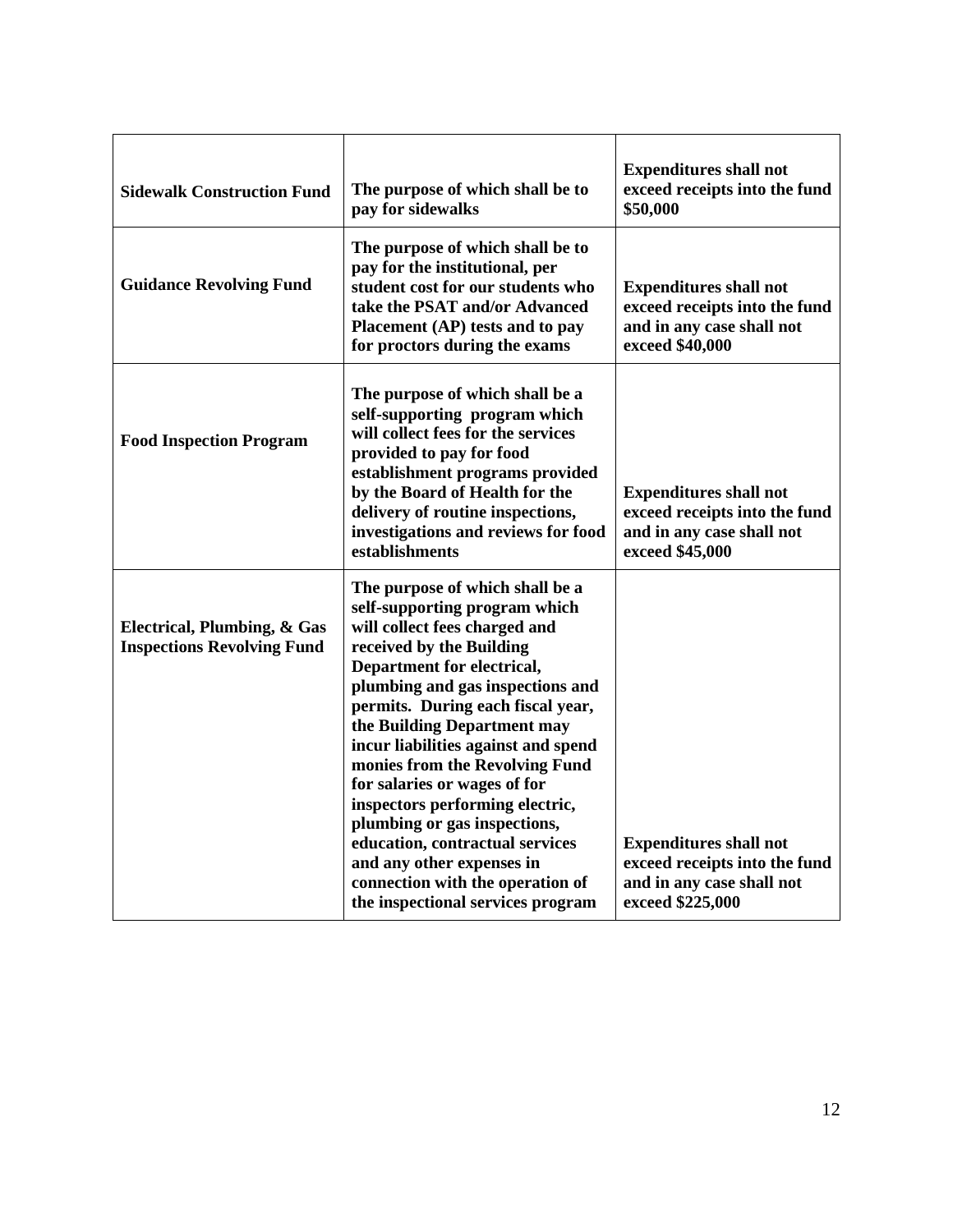| <b>Tobacco Program Revolving</b> | The purpose of which shall be a<br>self-supporting program which<br>will collect fees for the services<br>provided to pay for inspections<br>and programs provided by the<br>Board of Health for the delivery of<br>tobacco control comprehensive<br>inspections at tobacco sales<br>locations and for evidence based<br>education programs that will<br>benefit the residents of Ashland | <b>Expenditures shall not</b><br>exceed receipts into the fund<br>and in any case shall not<br>exceed \$15,000  |
|----------------------------------|-------------------------------------------------------------------------------------------------------------------------------------------------------------------------------------------------------------------------------------------------------------------------------------------------------------------------------------------------------------------------------------------|-----------------------------------------------------------------------------------------------------------------|
| <b>Ambulance Revolving</b>       | The purpose of which shall be to<br>pay for the costs of providing<br>ambulance and emergency<br>response services.                                                                                                                                                                                                                                                                       | <b>Expenditures shall not</b><br>exceed receipts into the fund<br>and in any case shall not<br>exceed \$625,000 |

**FINANCE COMMITTEE RECOMMENDATION:** The Finance Committee recommends the Town approve Article 7 as set forth in the Warrant and further the Town set the maximum amount that may be spent on revolving funds in subsection 5 of Article 7.

# **Article 8: Annual Consent Article: Community Preservation Act Sponsor: Community Preservation Committee**

To see if the Town will vote the following consent articles:

a. **Community Preservation Funds – FY23 Annual Appropriations** - To see if the Town will vote to appropriate or reserve from the Community Preservation annual revenues in the amounts recommended by the Community Preservation Committee for committee administrative expenses, community preservation projects and other expenses in Fiscal Year 2023, with each item to be considered a separate appropriation:

Appropriations: From FY 2023 estimated revenues to Committee Administrative Expense **\$83,637** Reserves: From FY 2023 estimated revenues to Historic Resources Reserve **\$158,910** From FY 2023 estimated revenues to Community Housing Reserve **\$158,910** From FY 2023 estimated revenues to Open Space Reserve \$158,910 From FY 2023 estimated revenues to Undesignated Reserve **\$1,112,369**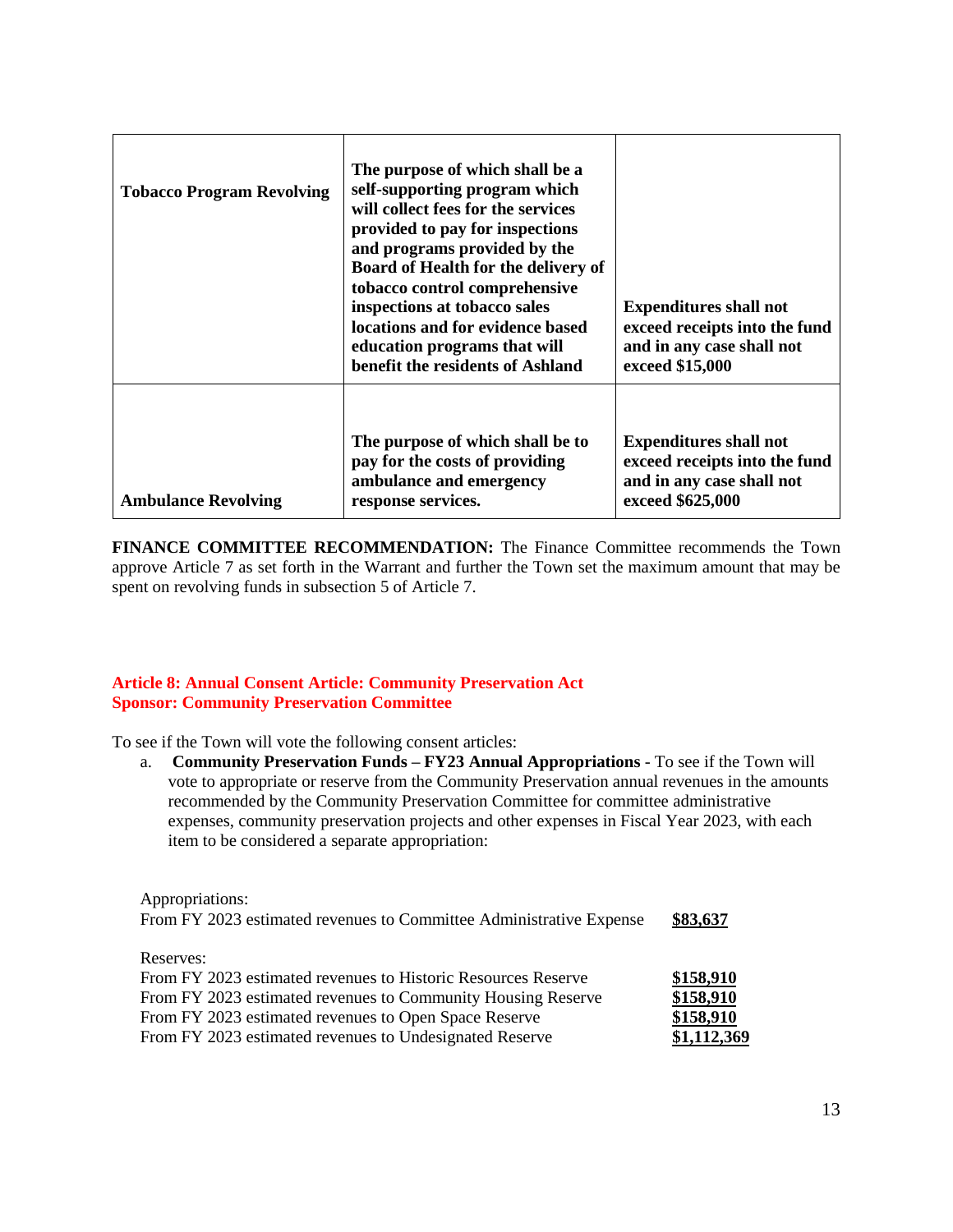- b. **Community Preservation Funds – Oak Street Bond Payment** To see if the Town will vote to appropriate **\$148,275** in Community Preservation Act funds to fund the bond payment approved in Article 1 of the Special Town Meeting of November 26, 2007 that acquired by eminent domain a certain parcel of land off Oak Street**,** now or formerly owned by Stephanie A. and Kristen McCook consisting of 1,305,929 +/- sq. ft. and more particularly described as parcel #003D-005-000 on the Assessors Map and further defined in an Order of Taking by Eminent Domain filed with the Middlesex County Registry of Deeds Southern District on January 7, 2002, all in accordance with the Agreement for Judgment issued by the Superior Court Department of the Trial Court, Civil Action No. MICV2003-02643 which amount supplemented the funds raised in its vote of Article 6 of the Fall Special Town Meeting of October 20, 1999, for the acquisition of the aforesaid parcel, from the Community Preservation Fund Undesignated Reserve Account, to be added to 01710 Debt Service passed in Article 3 of this Town Meeting; or pass any vote or take any other action relative thereto.
- c. **Community Preservation Funds – H.S. Athletic Fields Bond Payment** To see if the Town will vote to appropriate **\$314,475** in Community Preservation Act funds to fund the bond payment approved in Article 11 of the Annual Town Meeting of May 4, 2011 to construct and equip athletic fields to be located at the Ashland High School and other ancillary uses and to pay for all related engineering and legal fees associated therewith from the Community Preservation Fund Undesignated Reserve Account, to be added to 01710 Debt Service passed in Article 3 of this Town Meeting; or pass any vote or take any other action relative thereto.

d. **Community Preservation Funds – Warren Woods Bond Payment** - To see if the Town will vote to appropriate **\$156,562** in Community Preservation Act funds to fund the bond payment for the purchase of that certain parcel of land which was owned by Northeastern University and described as Assessors 'Map 28, Lots 070 and 072, consisting of approximately 118.36 +/- acres, more or less, known as Warren Woods and which the Town acquired by deeds dated June 5, 2012 and recorded in Book 59237, Page 246 and Book 59237 Page 252 and which said expenditure and purchase was approved in Article 8 of the Special Town Meeting of November 29, 2010 and further modified by Article 5 of the Special Town Meeting of October 18, 2011, from the following FY 2014 CPA reserve accounts;

| <b>Historic Resources Reserve</b> | \$50,100 |
|-----------------------------------|----------|
| <b>Open Space Reserve</b>         | \$42,272 |
| <b>Undesignated Reserve</b>       | \$64,190 |

e. **Community Preservation Funds – Valentine Estate** – To see if the Town will vote to appropriate **\$46,836** in Community Preservation Act Funds to fund the bond payment for the purchase of land known as and numbered 125 through 133 West Union Street, Ashland, Middlesex County, Commonwealth of Massachusetts including the land shown as Parcel A., Lot 1, Lot 2, Lot 3 on a plan entitled "Plan of Land Ashland, MA" dated January 21, 1997 as revised December 14, 1998 by GLM Engineering Consultants, Inc., 1750 Washington Street, Holliston, MA recorded as Plan Number 148 of 1999 in Plan Book 29795, Page 18 including 7.67 aces +/ and which said expenditure and purchase was approved in Article 10 of the Annual Town Meeting May 2, 2018 and further that the bond payment be paid from the following CPA reserve accounts;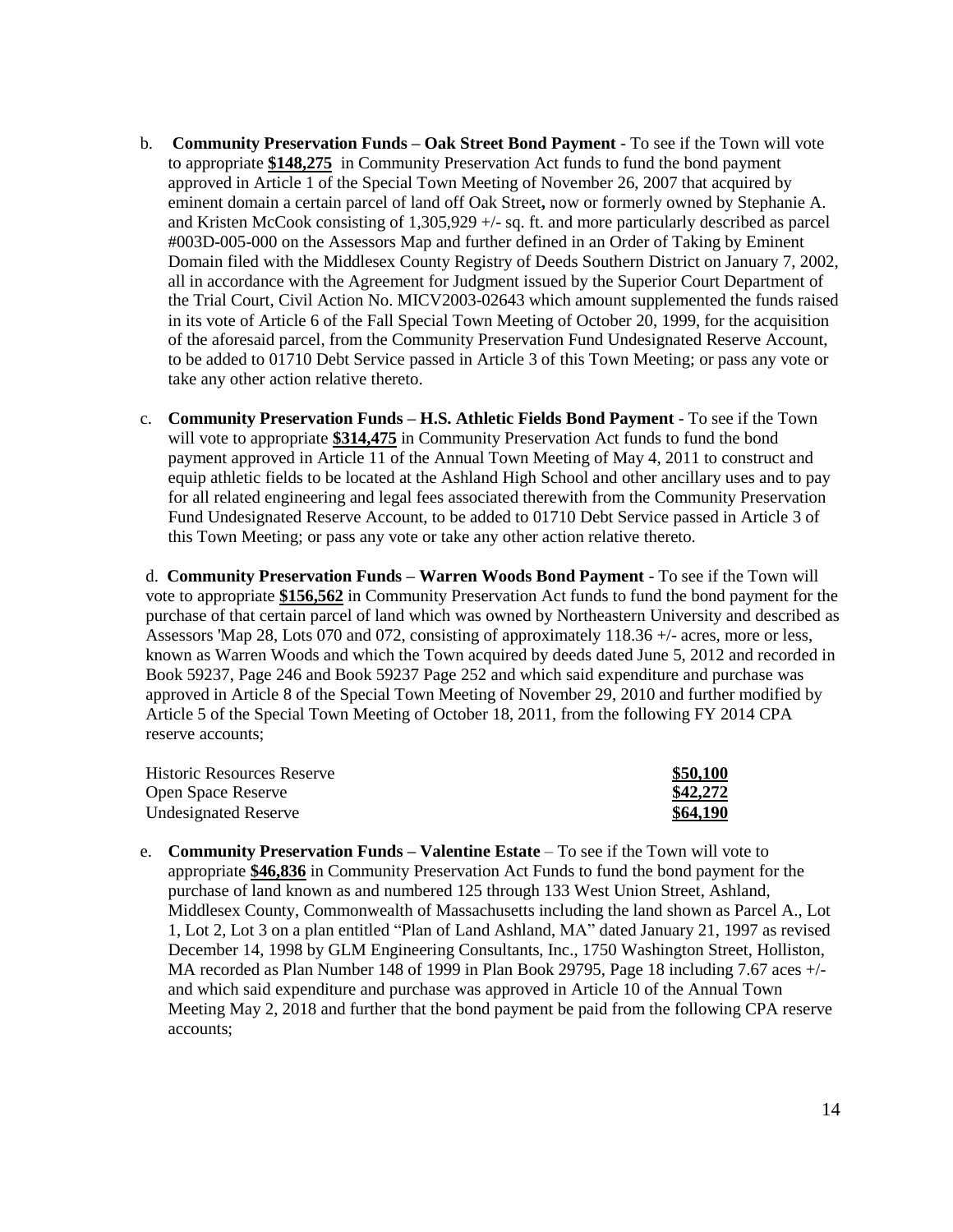**Open Space Reserve** Undesignated Reserve **\$40,143** 

or pass any vote or take any other action relative thereto.

#### **MOTION: That the Town approve CPC consent article as set forth in Article 8.**

**FINANCE COMMITTEE RECOMMENDATION:** The Finance Committee recommends the Town approve CPC consent article as set forth in Article 8.

#### **Article 9: Amend Bylaw: Amend Demolition Delay Bylaw for Historically or Architecturally Significant Properties Sponsor: Historical Commission**

To see if the Town of Ashland, MA will vote to amend the Town General Bylaws, Chapter 125, Demolition Delay Bylaw for Historically or Architecturally Significant Buildings as follows (**underline** and **bold** is new strikethrough is removed):

Chapter 125 Demolition Delay Bylaw for Historically or Architecturally Significant Buildings

#### § 125-1 Intent and Purpose.

This bylaw is enacted for the purpose of protecting and preserving significant buildings within the Town of Ashland which constitute or reflect distinctive features of the architectural or historical resources of the Town, and to encourage the owners of such buildings to seek out alternative options to preserve, rehabilitate or restore such buildings rather than to demolish them, thereby promoting the public welfare and preserving the cultural heritage of the Town. To achieve these purposes, the Ashland Historical Commission is authorized to advise the Inspector of Buildings with respect to the issuance of permits for the demolition of significant buildings. The issuance of demolition permits of significant buildings is regulated as provided by this bylaw.

§ 125-2 Procedure.

1. No permit for the demolition of a building which, in whole or in part having been built before January 1, 1940 **50 years prior** shall be issued other than in conformity with the provisions of this bylaw, as well as in conformity with the provisions of other laws and bylaws applicable to the demolition of buildings and the issuance of permits generally.

2. Application Contents -- Every application for a demolition permit for a building having been built 50 years prior shall be filed with the Inspector of Buildings and shall contain the following information: a. the address of the building to be demolished;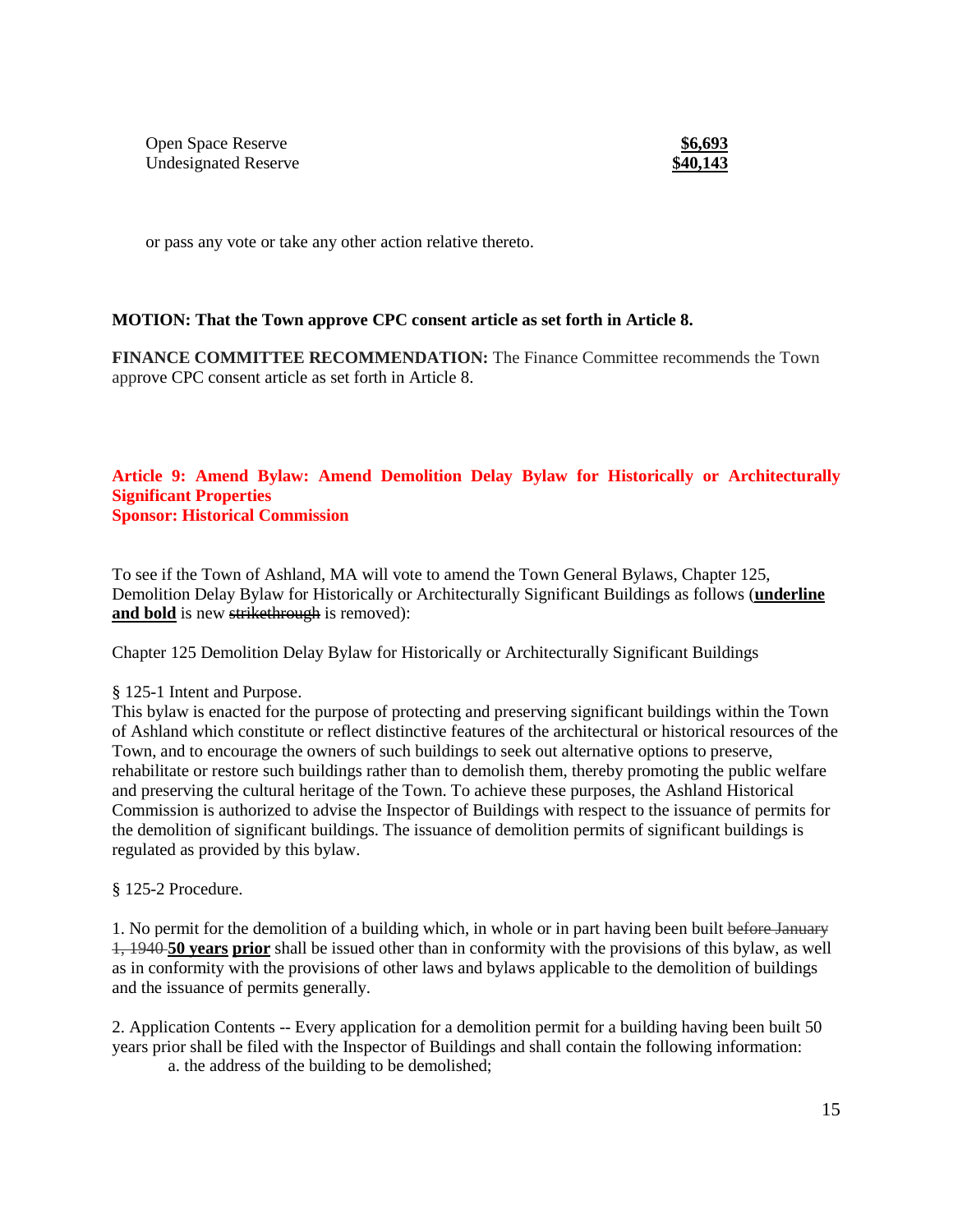b. the owner's name, address and telephone number;

c. a brief description of the type of building and the condition requiring the issuance of the permit;

d. the date of the building as established by the Board of Assessors, deed or documentation verifying the year of construction; and,

e. a brief description of the proposed reuse, reconstruction or replacement on the premises upon which the building is located.

3. Within seven working days from receipt of an application for a demolition permit for a building having been built before January 1, 1940 **50 years prior**, the Inspector of Buildings shall forward a copy to the Commission. No demolition permit shall be issued during this time.

4. Within 20 working days after receipt of the application for a demolition permit by the Commission, the Commission shall make a Determination of Architectural and/or Historical Significance. Upon determination by the Commission that the building is not architecturally and/or historically significant, the Commission shall notify the Inspector of Buildings in writing. Upon receipt of such notification, or after the expiration of 20 working days from the date of submission to the Commission, the Inspector of Buildings may issue the demolition permit.

5. Upon determination by the Commission that the building is architecturally and/or historically significant, the Inspector of Buildings and the applicant shall be so notified in writing, and the demolition permit shall not be issued. The Commission shall hold a public hearing within 20 working days of the Determination of Significance to determine whether the building should be preferentially preserved. Public notice of the time and place of the hearing shall be published by the Inspector of Buildings at the expense of the applicant in a newspaper of general circulation in the Town not less than seven days before the date of said hearing and shall be posted in a conspicuous place in the Town Hall for a period of not less than seven days before the date of said hearing.

6. If, after a public hearing, the Commission determines that the significant building should not be preferentially preserved, the Commission shall notify the Inspector of Buildings, in writing, within five working days of the hearing and the Inspector of Buildings may issue a demolition permit upon receipt of the written decision.

7. If, after a public hearing, the Commission determines that the significant building should be preferentially preserved, the Commission shall so notify the Inspector of Buildings, in writing, within five working days of the hearing, and no demolition permit may be issued until nine months **twelve months** after the date of the determination by the Commission **for a building up to 100 years old or twenty-four months for a building over 100 years old**.

8. Notwithstanding anything contained in paragraph 7 above, the Inspector of Buildings may issue a demolition permit for a preferably preserved building at any time after receipt of written advise from the Commission to the effect that either:

a. the Commission is satisfied that there is no reasonable likelihood that either the owner or some other person or group is willing to purchase, preserve, rehabilitate or restore such building, or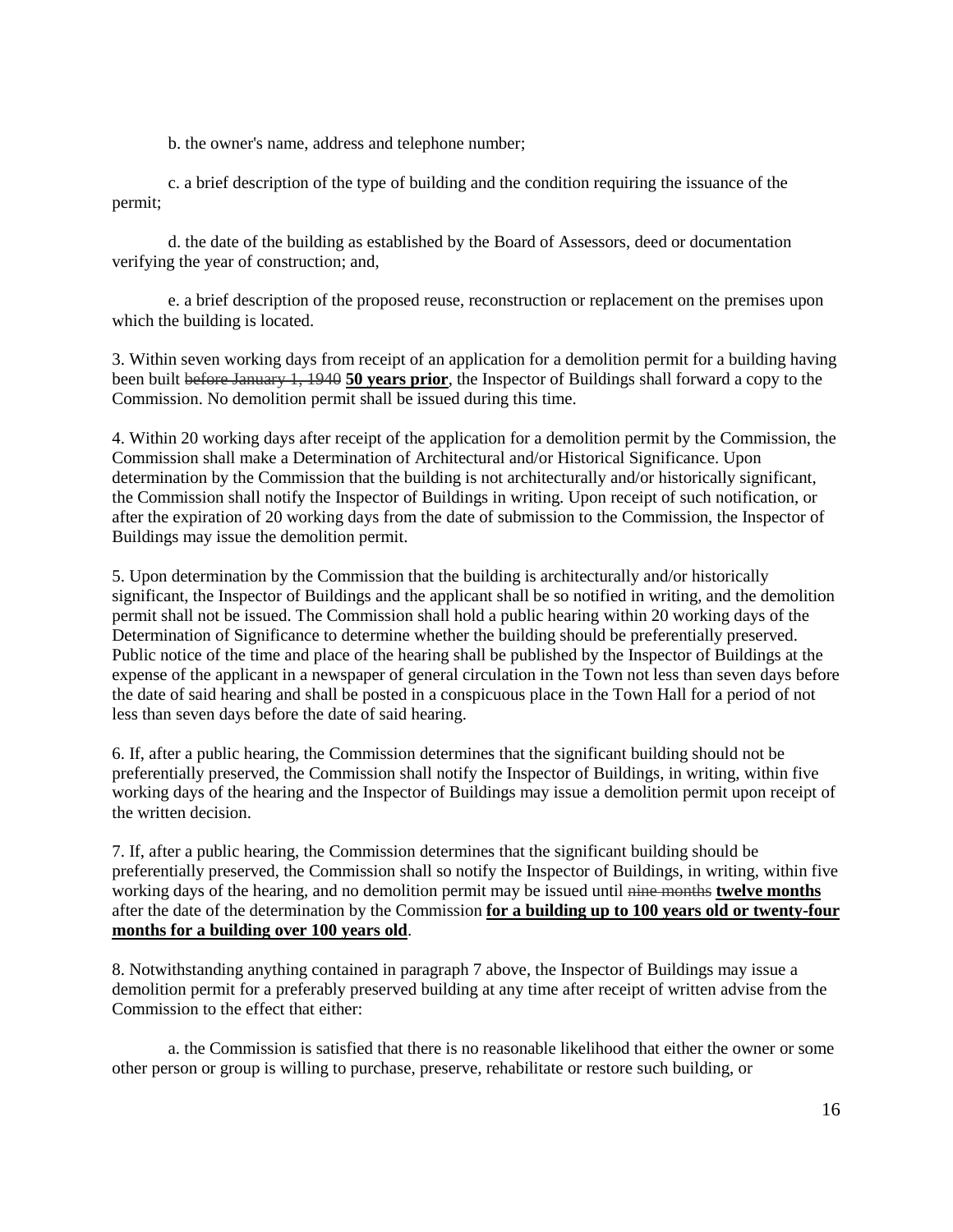b. the Commission is satisfied that for at least nine **twelve** months the owner has made continuing, bona fide and reasonable efforts to locate a purchaser to preserve, rehabilitate or restore the subject building, and that such efforts have been unsuccessful.

#### § 125-3 Responsibility of Owners.

It shall be the responsibility of the owner of record or the owner's designee to assist in the facilitation of the above process by providing information, allowing access to the property and securing the premises, for participating in the investigation of preservation options and for actively cooperating in seeking alternatives with the Commission and any interested parties.

#### § 125-4 Emergency Demolition.

Nothing in this bylaw shall restrict the Inspector of Buildings from immediately ordering the immediate demolition of any building in the event of imminent danger to the safety of the public.

§ 125-5 Enforcement and Remedies.

The Commission and/or the Inspector of Buildings are each specifically authorized to institute any and all actions and proceedings, in law or equity, as they may deem necessary and appropriate to obtain compliance with the requirements of this bylaw or to prevent any threatened violation thereof. No building permit shall be issued with respect to any premises upon which a significant building has been voluntarily demolished in violation of this bylaw for a period of five years after the date of the completion of such demolition. As used herein, "premises" refers to the parcel of land upon which the demolished significant building was located and all adjoining parcels of land under common ownership or control. **Included in any and all remedies that may be deemed necessary noted above is explicitly available** that after a further hearing the length of time for the demo delay may be tolled or extended if the **owner is found not to have made the good faith efforts described in § 125-3 Responsibility of Owners.**

§ 125-6 Historic District Act.

Nothing in this bylaw shall be deemed to conflict with the provisions of the "Historic District Act" (MGL Chapter 40C). If any of the provisions of this bylaw do so conflict, the Act shall prevail.

§ 125-7 Severability.

In case any section, paragraph or part of this bylaw is for any reason declared invalid or unconstitutional by any court, every other section, paragraph and part shall continue in full force and effect.

§ 125-8 through § 125-98. Reserved.

§ 125-9 Definitions.

Building shall mean any combination of materials forming a shelter for persons, animals or property.

Commission shall mean the Ashland Historical Commission.

Demolition shall mean any act of pulling down, destroying, removing or razing a building or commencing the work of total or substantial destruction with the intent of completing the same. **For further clarity**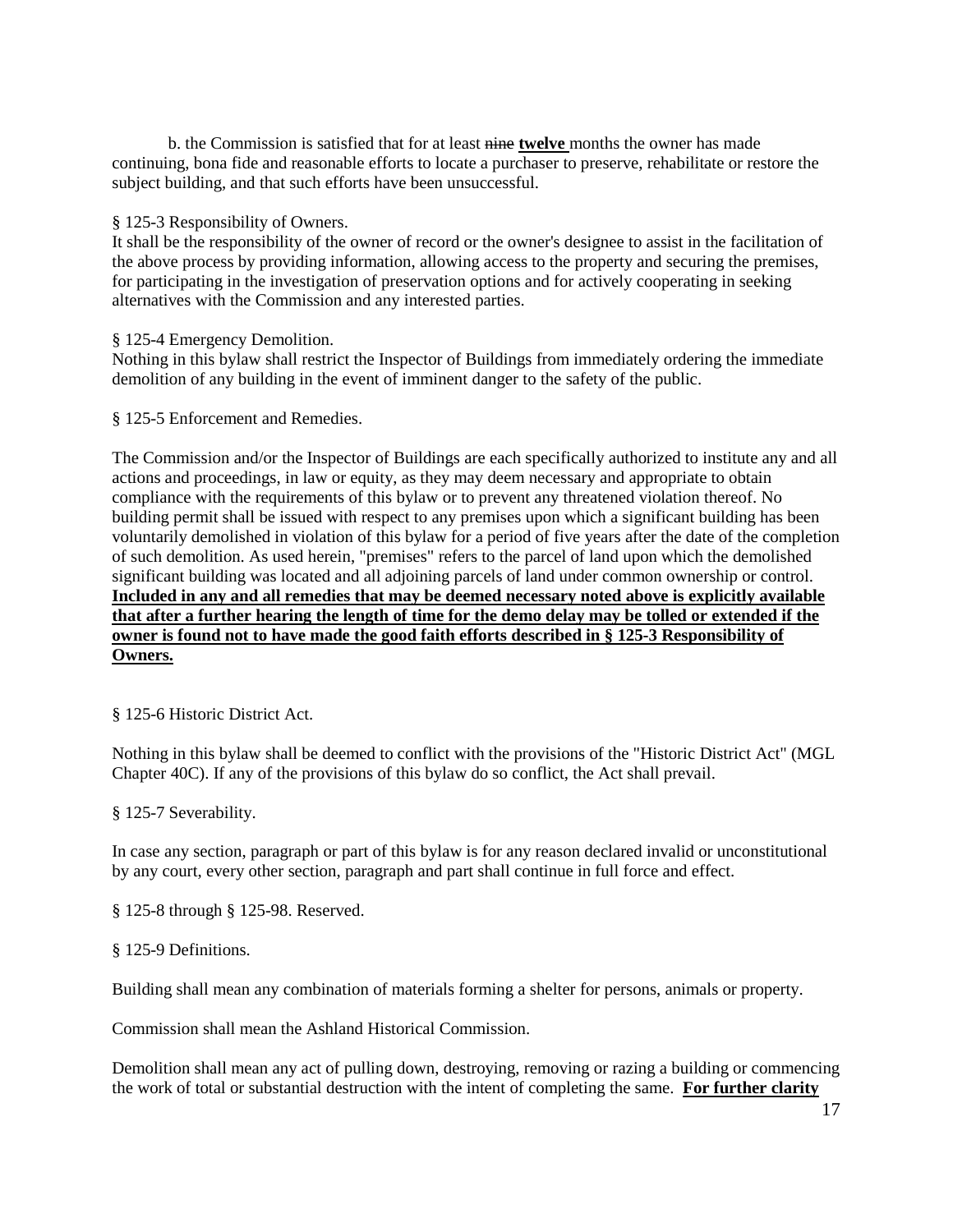# **any building permit which proposes such changes to the historic features or elements of a building or structure may also be determined to fall under this definition.**

Demolition Permit shall mean the permit issued by the Inspector of Buildings as required by the State Building Code for a demolition, substantial demolition or removal of a building.

Historically or Architecturally Significant Building shall mean any building, in whole or in part, which was built prior to January 1, 1940 **50 years prior**, and:

a. which is listed on, or is a contributing building within an area listed on the National Register of Historic Places, or which is the subject of a pending application for such listing, or is eligible for such listing; or,

b. has been determined by vote of the Commission to be a significant building after a finding by the Commission that a building either

i. is importantly associated with one or more historic persons or events, or with the broad architectural, cultural, political, economic or social history of the Town or the Commonwealth, or

ii. is historically or architecturally significant (in terms of period, style, method of building construction or association with a recognized architect or builder) either by itself or in the context of a group of buildings.

Inspector of Buildings shall mean the person occupying the office of Inspector of Buildings or otherwise authorized to issue demolition permits.

Preferentially Preserved shall mean any historically or architecturally significant building which the Commission determines to be in the public interest to be preserved or rehabilitated rather than to be demolished.

or pass any vote or take any other action relative thereto.

# **MOTION: That Town will update the Town Bylaws Chapter 125 Demolition Delay Bylaw for Historically or Architecturally Significant Buildings as presented in Article 9.**

**FINANCE COMMITTEE RECOMMENDATION:** The Finance Committee defers to Town Meeting.

#### **Article 10: Update Chapter 125 Demolition Delay Bylaw for Historically or Architecturally Significant Buildings Sponsor: Citizen's Petition**

To see if the Town of Ashland, MA will vote to: Updated the town bylaws Chapter 125 Demolition Delay Bylaw for Historically or Architecturally Significant Buildings to the language which follows below:

Chapter 125 Demolition Delay Bylaw for Historically or Architecturally Significant Buildings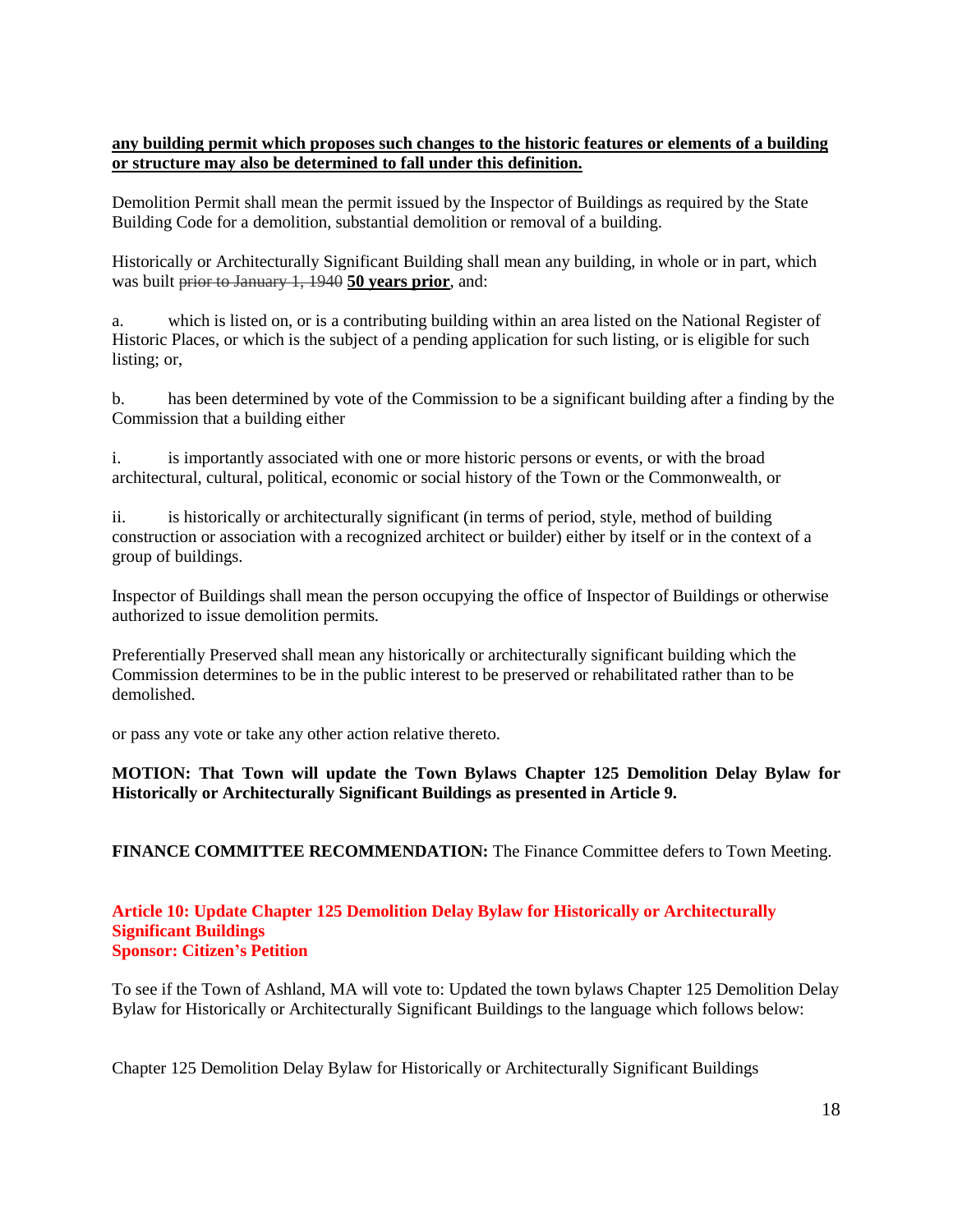§ 125-1 Intent and Purpose.

This bylaw is enacted for the purpose of protecting and preserving significant buildings within the Town of Ashland which constitute or reflect distinctive features of the architectural or historical resources of the Town, and to encourage the owners of such buildings to seek out alternative options to preserve, rehabilitate or restore such buildings rather than to demolish them, thereby promoting the public welfare and preserving the cultural heritage of the Town. To achieve these purposes, the Ashland Historical Commission is authorized to advise the Inspector of Buildings with respect to the issuance of permits for the demolition of significant buildings. The issuance of demolition permits of significant buildings is regulated as provided by this bylaw.

# § 125-2 Procedure.

1. No permit for the demolition of a building which, in whole or in part having been built 50 years prior shall be issued other than in conformity with the provisions of this bylaw, as well as in conformity with the provisions of other laws and bylaws applicable to the demolition of buildings and the issuance of permits generally.

2. Application Contents -- Every application for a demolition permit for a building having been built 50 years prior shall be filed with the Inspector of Buildings and shall contain the following information: a. the address of the building to be demolished;

b. the owner's name, address and telephone number;

c. a brief description of the type of building and the condition requiring the issuance of the permit;

d. the date of the building as established by the Board of Assessors, deed or documentation verifying the year of construction; and,

e. a brief description of the proposed reuse, reconstruction or replacement on the premises upon which the building is located.

3. Within seven working days from receipt of an application for a demolition permit for a building having been built 50 years prior, the Inspector of Buildings shall forward a copy to the Commission. No demolition permit shall be issued during this time.

4. Within 20 working days after receipt of the application for a demolition permit by the Commission, the Commission shall make a Determination of Architectural and/or Historical Significance. Upon determination by the Commission that the building is not architecturally and/or historically significant, the Commission shall notify the Inspector of Buildings in writing. Upon receipt of such notification, or after the expiration of 20 working days from the date of submission to the Commission, the Inspector of Buildings may issue the demolition permit.

5. Upon determination by the Commission that the building is architecturally and/or historically significant, the Inspector of Buildings and the applicant shall be so notified in writing, and the demolition permit shall not be issued. The Commission shall hold a public hearing within 20 working days of the Determination of Significance to determine whether the building should be preferentially preserved. Public notice of the time and place of the hearing shall be published by the Inspector of Buildings at the expense of the applicant in a newspaper of general circulation in the Town not less than seven days before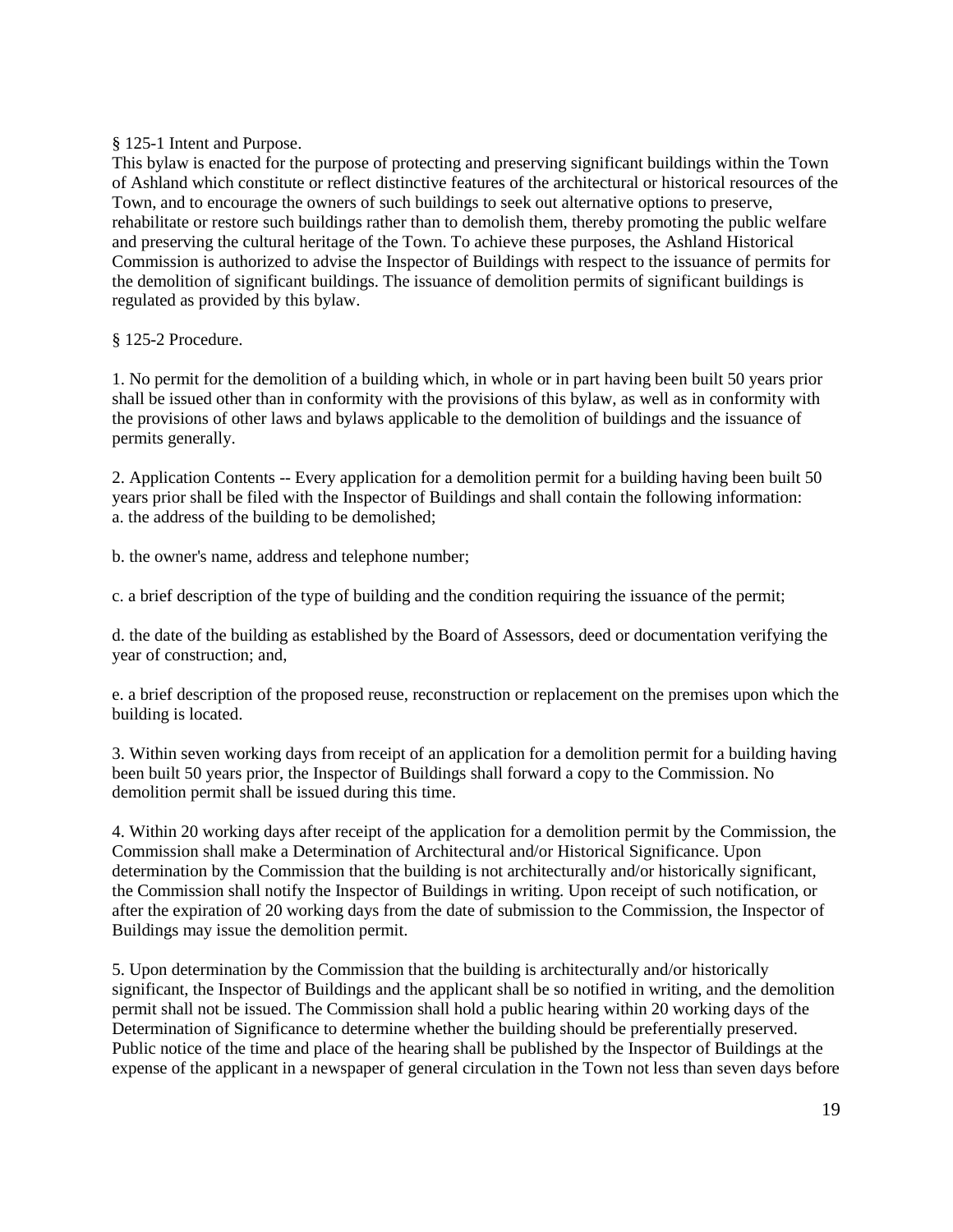the date of said hearing and shall be posted in a conspicuous place in the Town Hall for a period of not less than seven days before the date of said hearing.

6. If, after a public hearing, the Commission determines that the significant building should not be preferentially preserved, the Commission shall notify the Inspector of Buildings, in writing, within five working days of the hearing and the Inspector of Buildings may issue a demolition permit upon receipt of the written decision.

7. If, after a public hearing, the Commission determines that the significant building should be preferentially preserved, the Commission shall so notify the Inspector of Buildings, in writing, within five working days of the hearing, and no demolition permit may be issued until twelve months after the date of the determination by the Commission for a building up to 100 years old or twenty-four months for a building over 100 years old.

8. Notwithstanding anything contained in paragraph 7 above, the Inspector of Buildings may issue a demolition permit for a preferably preserved building at any time after receipt of written advise from the Commission to the effect that either:

a. the Commission is satisfied that there is no reasonable likelihood that either the owner or some other person or group is willing to purchase, preserve, rehabilitate or restore such building, or

b. the Commission is satisfied that for at least nine months the owner has made continuing, bona fide and reasonable efforts to locate a purchaser to preserve, rehabilitate or restore the subject building, and that such efforts have been unsuccessful.

§ 125-3 Responsibility of Owners.

It shall be the responsibility of the owner of record or the owner's designee to assist in the facilitation of the above process by providing information, allowing access to the property and securing the premises, for participating in the investigation of preservation options and for actively cooperating in seeking alternatives with the Commission and any interested parties.

§ 125-4 Emergency Demolition.

Nothing in this bylaw shall restrict the Inspector of Buildings from immediately ordering the immediate demolition of any building in the event of imminent danger to the safety of the public.

§ 125-5 Enforcement and Remedies.

The Commission and/or the Inspector of Buildings are each specifically authorized to institute any and all actions and proceedings, in law or equity, as they may deem necessary and appropriate to obtain compliance with the requirements of this bylaw or to prevent any threatened violation thereof. No building permit shall be issued with respect to any premises upon which a significant building has been voluntarily demolished in violation of this bylaw for a period of five years after the date of the completion of such demolition. As used herein, "premises" refers to the parcel of land upon which the demolished significant building was located and all adjoining parcels of land under common ownership or control. Included in any and all remedies that may be deemed necessary noted above is explicitly available that after a further hearing the length of time for the demo delay may be tolled or extended if the owner is found not to have made the good faith efforts described in § 125-3 Responsibility of Owners.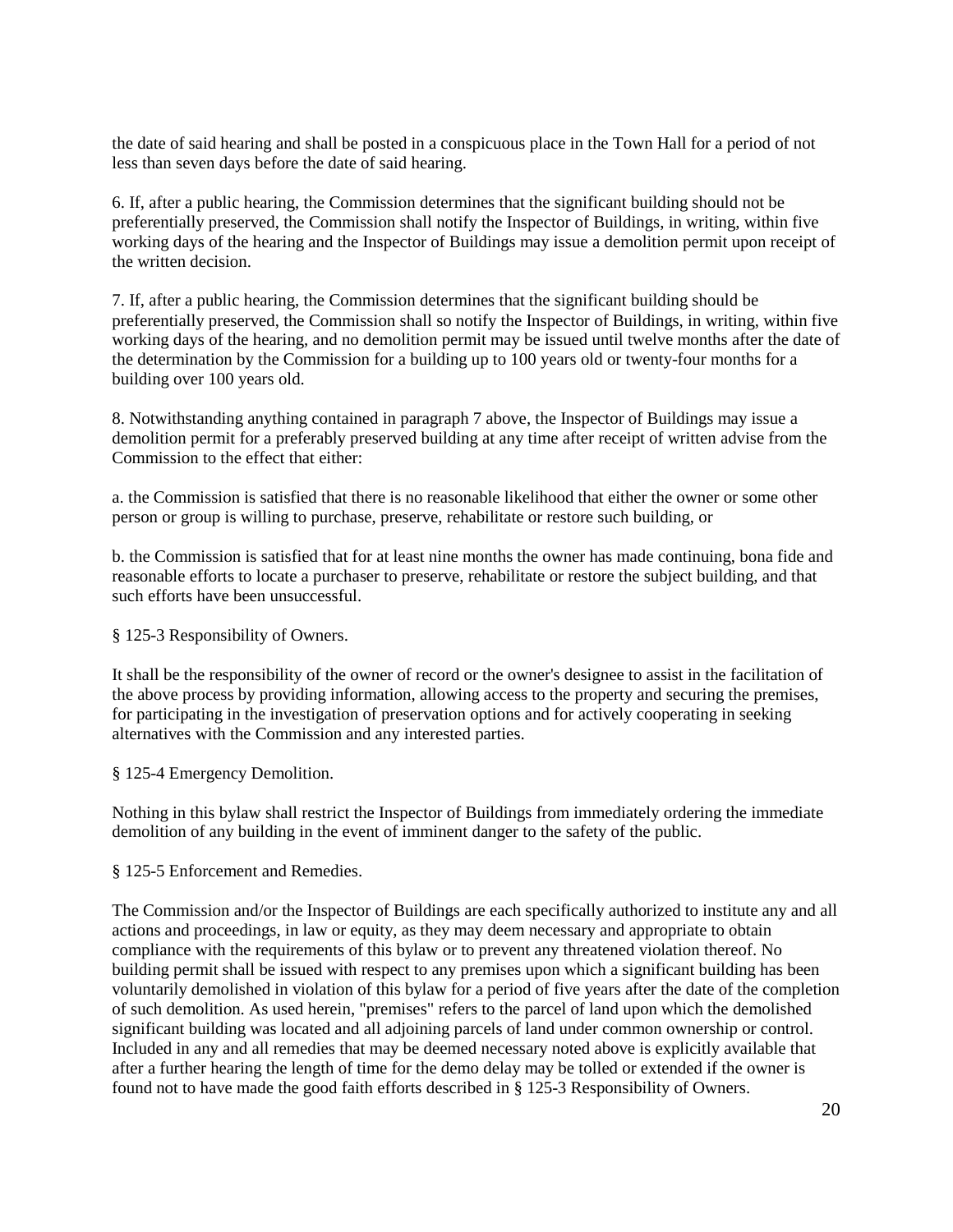§ 125-6 Historic District Act.

Nothing in this bylaw shall be deemed to conflict with the provisions of the "Historic District Act" (MGL Chapter 40C). If any of the provisions of this bylaw do so conflict, the Act shall prevail.

§ 125-7 Severability.

In case any section, paragraph or part of this bylaw is for any reason declared invalid or unconstitutional by any court, every other section, paragraph and part shall continue in full force and effect.

§ 125-8 through § 125-98. Reserved.

§ 125-9 Definitions.

Building shall mean any combination of materials forming a shelter for persons, animals or property. Commission shall mean the Ashland Historical Commission.

Demolition shall mean any act of pulling down, destroying, removing or razing a building or commencing the work of total or substantial destruction with the intent of completing the same. For further clarity any building permit which proposes such changes to the historic features or elements of a building or structure may also be determined to fall under this definition.

Demolition Permit shall mean the permit issued by the Inspector of Buildings as required by the State Building Code for a demolition, substantial demolition or removal of a building. Historically or Architecturally Significant Building shall mean any building, in whole or in part, which was built 50 years prior, and:

a. which is listed on, or is a contributing building within an area listed on the National Register of Historic Places, or which is the subject of a pending application for such listing, or is eligible for such listing; or,

b. has been determined by vote of the Commission to be a significant building after a finding by the Commission that a building either

i. is importantly associated with one or more historic persons or events, or with the broad architectural, cultural, political, economic or social history of the Town or the Commonwealth, or

ii. is historically or architecturally significant (in terms of period, style, method of building construction or association with a recognized architect or builder) either by itself or in the context of a group of buildings.

Inspector of Buildings shall mean the person occupying the office of Inspector of Buildings or otherwise authorized to issue demolition permits.

Preferentially Preserved shall mean any historically or architecturally significant building which the Commission determines to be in the public interest to be preserved or rehabilitated rather than to be demolished.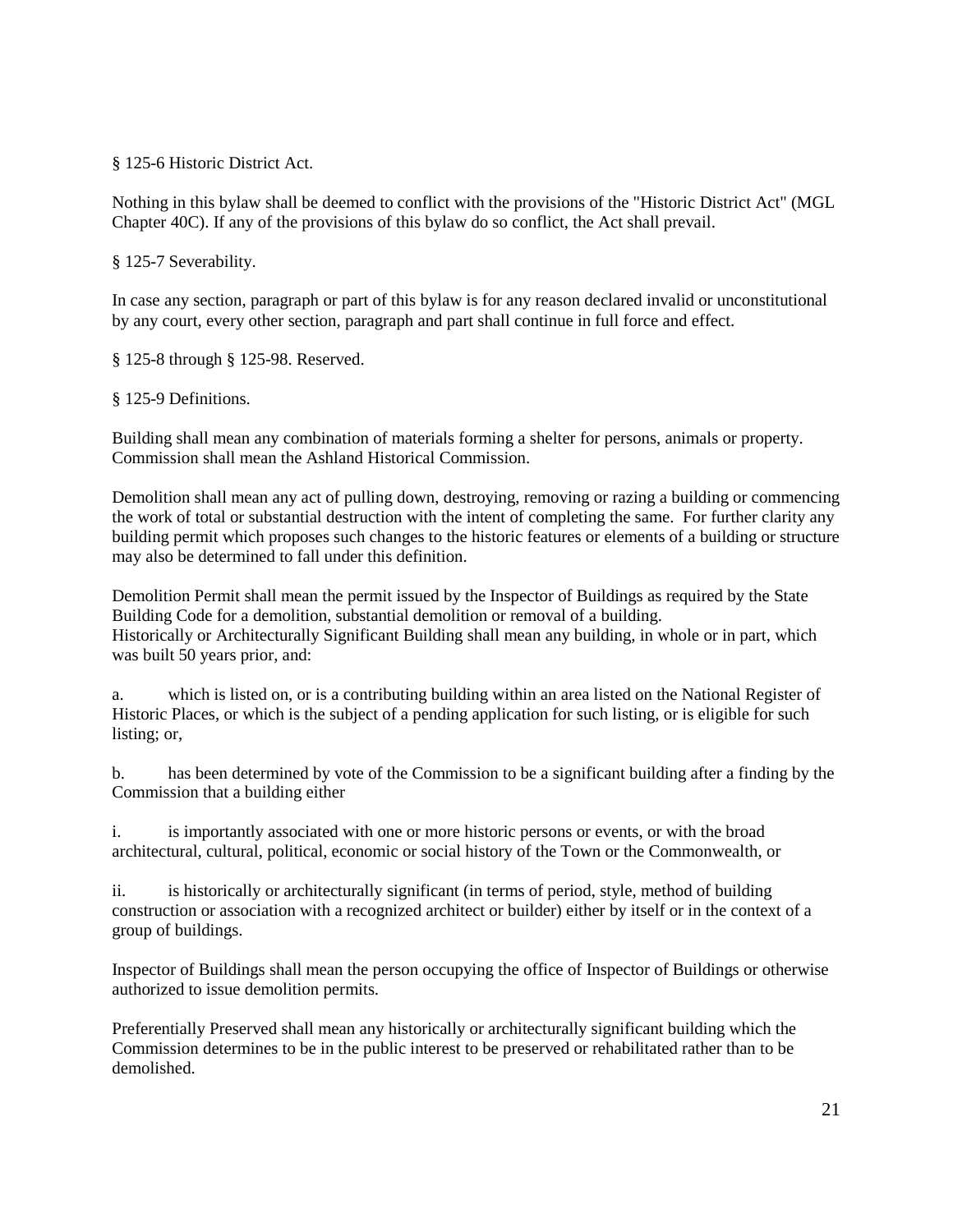# **Article 11: Approve Sustainability Framework Sponsor: Sustainability Committee**

To see if the Town will vote will adopt the Strategic Framework for achieving NetZero emission by 2040, developed by the Sustainability committee:

WHEREAS, Ashland has committed to a goal of net zero greenhouse gas emissions by 2040, and charged the Sustainability Committee to design a strategy for implementing this goal; and

WHEREAS, The Sustainability Committee has completed a green-house gas inventory for the town to identify baseline emissions and key contributors to town emissions, and

WHEREAS, The Sustainability Committee has leveraged the findings of the green-house gas inventory, industry best practices and input from town stakeholders, to develop a strategic framework supported by a comprehensive set of just and equitable strategies required to achieving net zero emissions

NOW THEREFORE be it resolved that:

- 1. The Town of Ashland will adopt the strategic framework developed by the Sustainability Committee
- 2. This framework will be leveraged to develop individual action plans focused on promoting clean energy and reduction of fossil fuel use, energy efficient upgrades to our buildings and homes, green transportation options, smart zoning and policy changes, and the preservation of our natural resources.
- 3. The Select Board and the Sustainability Committee will establish a governance model to, develop, implement and measure the outcomes of the individual action plans, to ensure the town stays on the path of achieving NetZero emissions by 2040 and to provide annuals updates on the progress towards the strategy.
- 4. Any multi-year strategic plan will incorporate sustainability considerations for approval to ensure alignment with this strategic framework.
- 5. In developing and implementing the individual action plans, the voices and interests of all members of the Ashland community are considered including the most vulnerable (such as seniors, low-income residents, immigrants, people with disabilities, and youth) to ensure the benefits and related costs of a transition to a clean energy economy are shared equitably by the entire community.

# **MOTION: That the Town approves the Resolution as presented.**

**FINANCE COMMITTEE RECOMMENDATION:** The Finance Committee defers to Town Meeting.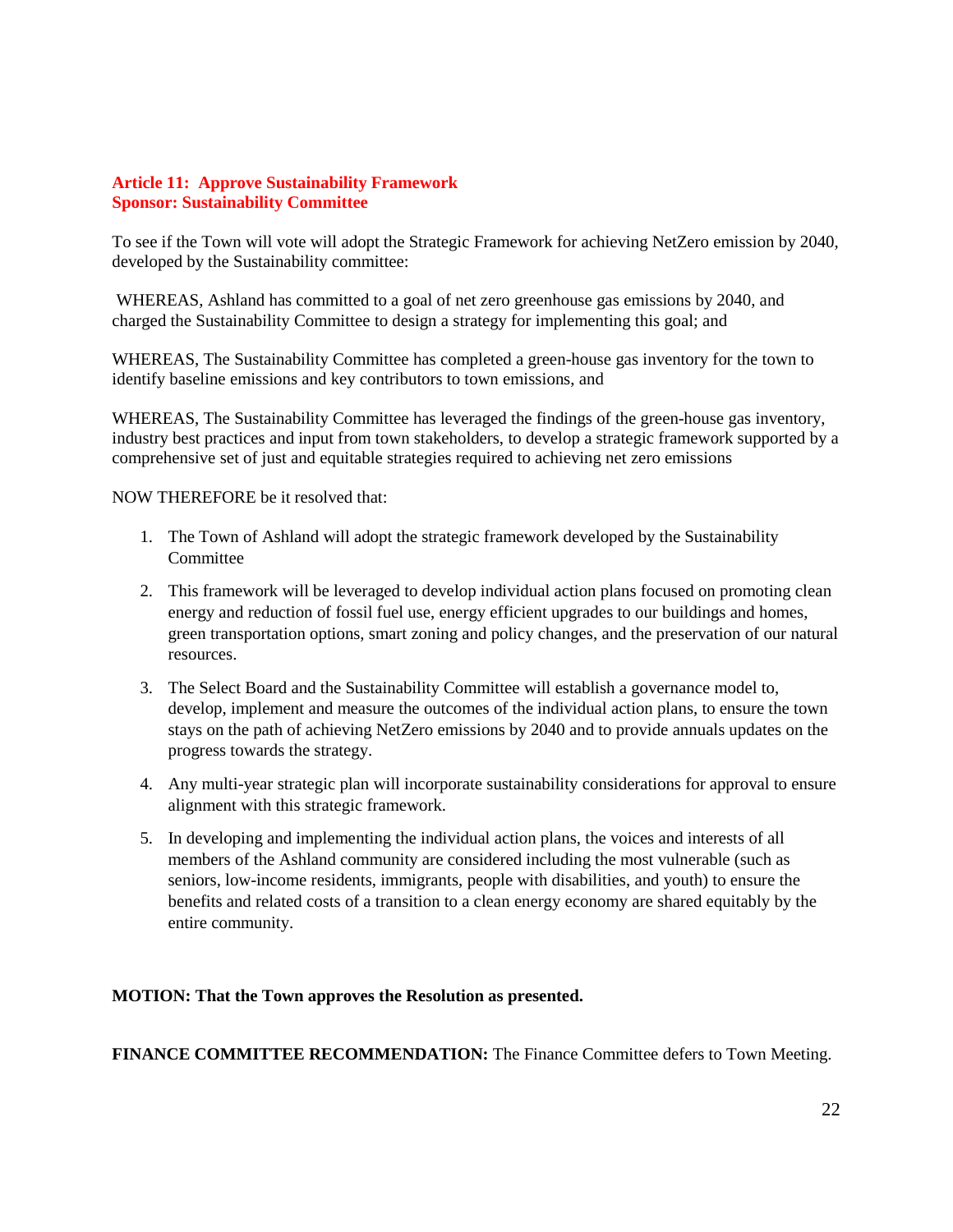# **TOWN MEETING VOCABULARY**

| <b>Abatement</b>                             | A reduction or elimination of a real or personal property tax, motor vehicle<br>excise, a fee, charge, or special assessment imposed.                                                                                                                                                                                                                                                                                                                                                                                                                                                                         |
|----------------------------------------------|---------------------------------------------------------------------------------------------------------------------------------------------------------------------------------------------------------------------------------------------------------------------------------------------------------------------------------------------------------------------------------------------------------------------------------------------------------------------------------------------------------------------------------------------------------------------------------------------------------------|
| <b>Available Funds</b>                       | Balances in the various fund types that represent non-recurring revenue sources.<br>Examples include free cash, stabilization funds, overlay surplus, and enterprise<br>retained earnings.                                                                                                                                                                                                                                                                                                                                                                                                                    |
| <b>Bond</b>                                  | A means to raise money through the issuance of debt.                                                                                                                                                                                                                                                                                                                                                                                                                                                                                                                                                          |
| <b>Bond Authorization</b>                    | The action of town meeting authorizing the executive branch to raise money<br>through the sale of bonds in a specific amount and for a specific purpose. Once<br>authorized, issuance is by the treasurer upon signature of the selectmen.                                                                                                                                                                                                                                                                                                                                                                    |
| <b>Cherry Sheet</b>                          | An annual statement from the Massachusetts Department of Revenue detailing<br>estimated reimbursements and charges to the Town. Its name derives from the<br>fact that it was once written on cherry colored paper. In this manner the Town<br>receives its share of various state funds and aid accounts, and is charged its share<br>of running state government. Although the Cherry Sheet is required to be<br>distributed by the first of March of each year, in actuality it is sent after the<br>Legislature has passed the budget, which may not occur until June or July.                            |
| <b>Citizens' Petitions</b>                   | 10 citizens for an Annual Town Meeting or 100 citizens for a Special Town<br>Meeting may submit a petition requesting that a specific article be included in the<br>next Town Meeting warrant for consideration. 200 citizens may submit a<br>petition calling the Board of Selectmen to set a Town Meeting within 45 days.                                                                                                                                                                                                                                                                                   |
| <b>Community Preservation</b><br>Act         | Permits towns accepting its provisions to establish a restricted fund from which<br>monies can be appropriated only for a) the acquisition, creation and preservation<br>of open space; b) the acquisition, preservation, rehabilitation, and restoration of<br>historic resources; and c) the acquisition, creation and preservation of land for<br>recreational use; d) the creation, preservation and support of community housing;<br>and e) the rehabilitation and restoration of open space, land for recreational use<br>and community housing that is acquired or created using monies from the fund. |
| <b>Community Preservation</b><br><b>Fund</b> | A special revenue fund established to receive all monies collected to support the<br>community preservation program, including but not limited to, tax surcharge<br>receipts, proceeds from borrowings, and funds received from the State.                                                                                                                                                                                                                                                                                                                                                                    |
| <b>Debt Exclusion</b>                        | A community may vote at an election to exclude debt service payments for a<br>particular capital project from the levy limit. The amount necessary to cover each<br>year's principal & interest is added to the levy limit for the life of the debts.                                                                                                                                                                                                                                                                                                                                                         |
| <b>Enterprise Fund</b>                       | An enterprise fund is a separate accounting and financial reporting mechanism<br>for municipal services for which a fee is charged in exchange for goods or<br>services. With an enterprise fund, all costs of service delivery--direct, indirect,<br>and capital costs-are identified. This allows the community to recover total                                                                                                                                                                                                                                                                            |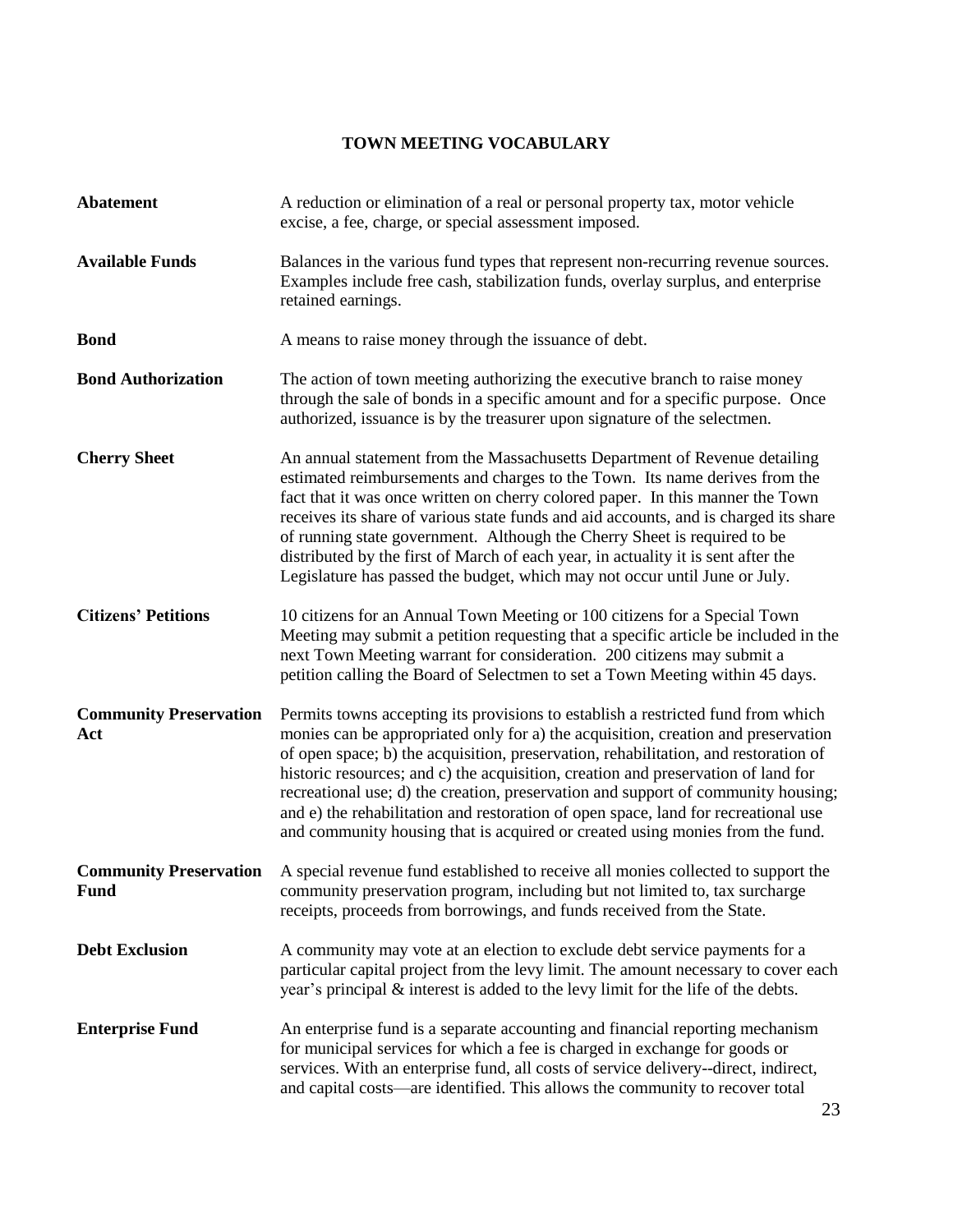|                              | service costs through user fees if it chooses. Enterprise accounting also enables<br>communities to reserve the "surplus" or net assets unrestricted generated by the<br>operation of the enterprise rather than closing it out to the general fund at year-<br>end. We have sewer, water and trash enterprise accounts.                                                                                                                                                                                                                                                                                                                                         |
|------------------------------|------------------------------------------------------------------------------------------------------------------------------------------------------------------------------------------------------------------------------------------------------------------------------------------------------------------------------------------------------------------------------------------------------------------------------------------------------------------------------------------------------------------------------------------------------------------------------------------------------------------------------------------------------------------|
| <b>Exemption</b>             | Established by statute, it is a discharge from the obligation to pay all or a portion<br>of a property tax. The exemption is available to particular categories of property<br>or persons upon the timely submission and approval of an application to the<br>assessors. Properties exempt from taxation include hospitals, schools, houses of<br>worship, and cultural institutions. Persons who may qualify for exemptions<br>include disabled veterans, blind individuals, surviving spouses, and seniors.                                                                                                                                                    |
| <b>Fiscal Year</b>           | The Fiscal Year starts July $1st$ of each year and ends June $30th$ the following year.                                                                                                                                                                                                                                                                                                                                                                                                                                                                                                                                                                          |
| <b>Free Cash</b>             | Remaining, unrestricted funds from operations of the previous fiscal year<br>including unexpended free cash from the previous year, actual receipts in excess<br>of revenue estimates shown on the tax recapitulation sheet, and unspent amounts<br>in budget line-items. Unpaid property taxes and certain deficits reduce the<br>amount that can be certified as free cash. The calculation of free cash is based on<br>the balance sheet as of June 30, which is submitted by the community's<br>accountant. This amount is certified annually by the Massachusetts Department<br>of Revenue and thereafter is available for appropriation by a Town Meeting. |
| <b>Levy Limit</b>            | The amount of property taxes that can be raised in accordance with Proposition<br>$2\frac{1}{2}$ formulas. The levy may be raised by $2\frac{1}{2}\%$ plus new construction.                                                                                                                                                                                                                                                                                                                                                                                                                                                                                     |
| <b>Local Receipts</b>        | Income derived by the Town from Motor Vehicle excise taxes, fees, licenses and<br>permits, penalties & interest on taxes, etc.                                                                                                                                                                                                                                                                                                                                                                                                                                                                                                                                   |
| <b>New Construction</b>      | New growth and increases to property independent of market inflation are added<br>to the levy limit in addition to the $2\frac{1}{2}\%$ inflation increase allowed under<br>Proposition 2½.                                                                                                                                                                                                                                                                                                                                                                                                                                                                      |
| <b>Omnibus Budget</b>        | For convenience, all recommended appropriations for operating expenses of the<br>various Town departments and boards are gathered together in one article called<br>the Omnibus Budget. The period covered by the Omnibus Budget is the<br>upcoming Fiscal Year, and money not spent during this period reverts to Free<br>Cash. No department or board can overspend its budget.                                                                                                                                                                                                                                                                                |
| Overlay                      | An account established annually to fund anticipated property tax abatements,<br>exemptions and uncollected taxes in that year. The overlay reserve need not be<br>funded by the normal appropriation process, but rather is raised on the tax rate<br>recapitulation sheet.                                                                                                                                                                                                                                                                                                                                                                                      |
| Override                     | A vote by a community at an election to permanently increase the levy limit. An<br>override question on the election ballot must state a purpose for the override and<br>the dollar amount.                                                                                                                                                                                                                                                                                                                                                                                                                                                                      |
| <b>Raise and Appropriate</b> | A type of funding for Town expenditures voted at Town Meetings. The funds<br>are raised through taxes, local receipts, and state reimbursements. Funds raised<br>and appropriated in warrant articles are available until a time set by the article or<br>until voted out by a subsequent Town Meeting.                                                                                                                                                                                                                                                                                                                                                          |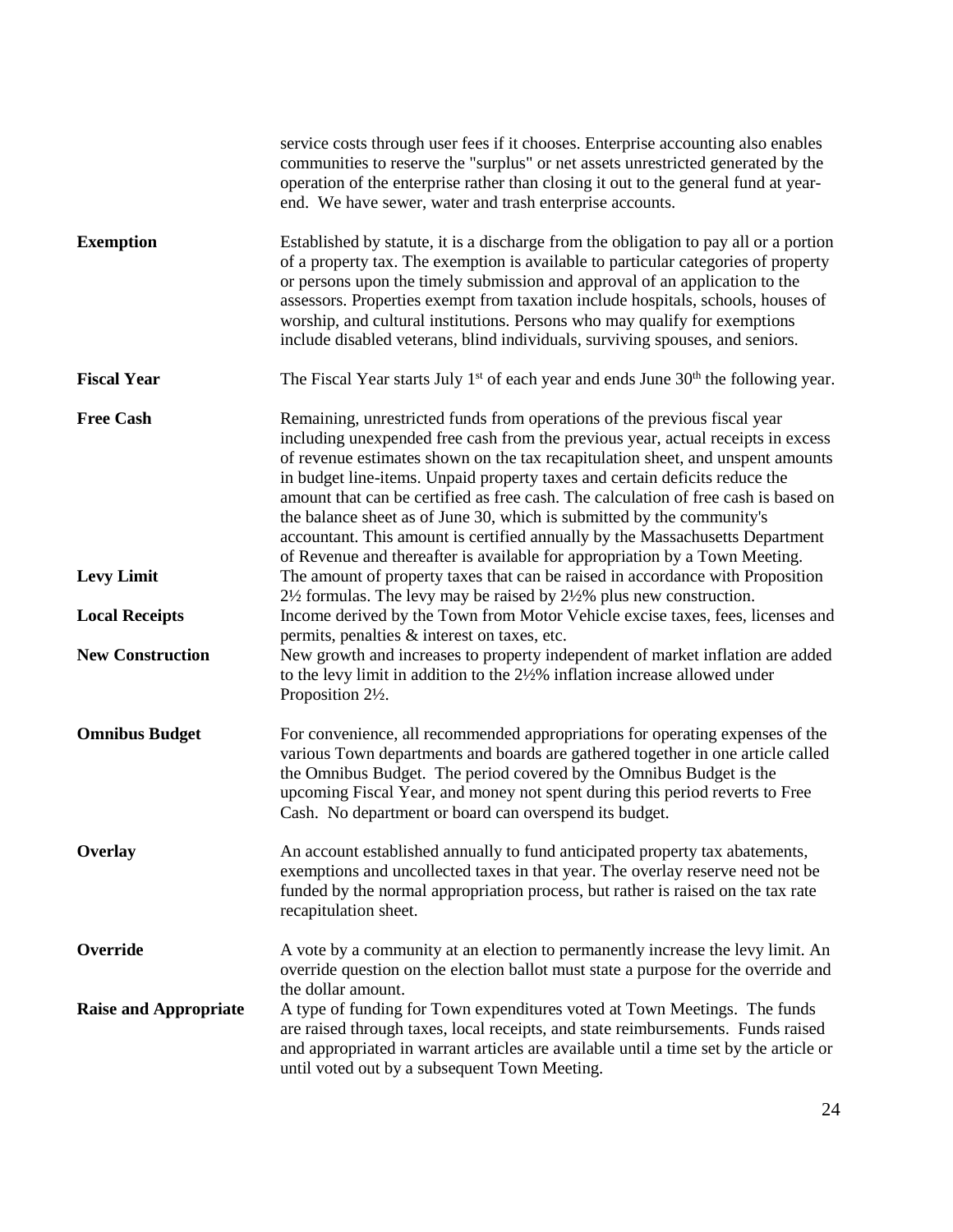| <b>Reserve Fund</b>       | A fund, established by each Town Meeting, for extraordinary or unforeseen<br>expenses in the upcoming fiscal year. The Finance Committee alone may<br>transfer money from this fund, thus eliminating the need for frequent Special<br>Town Meetings. The fund may not exceed 5% of the preceding year's tax levy.     |
|---------------------------|------------------------------------------------------------------------------------------------------------------------------------------------------------------------------------------------------------------------------------------------------------------------------------------------------------------------|
| <b>Revolving Account</b>  | Allows a community to raise revenues from a specific service and use those<br>revenues without appropriation to support the service.                                                                                                                                                                                   |
| <b>Stabilization Fund</b> | A fund designed to accumulate amounts for capital and other future spending<br>purposes, although it may be appropriated for any lawful purpose. It retains its<br>own investment income. A two-thirds vote is required on any vote relative to<br>this Fund. This fund serves as the Town's primary "rainy day" fund. |

#### **Selected Town Meeting Procedures**

**Amending an Article**: Any time after a main motion has been made and seconded, but before being voted on, it is possible to amend the main motion using the following procedures:

- 1. Proceed to a microphone and wait to be recognized by the Moderator.
- 2. Announce your intent to amend the motion verbally and submit a copy of the amended motion in writing to the Moderator. The motion to amend must include your name as sponsor. Any increase in appropriation must include a funding source.
- 3. The Moderator will ask for a second to the motion to amend.
- 4. If passed, the motion to amend will be opened for discussion and then must be voted on by Town Meeting separately from the main motion.
- 5. A simple majority is required to pass a motion to amend.
- 6. More than one motion to amend can be made to a main article, but each must be presented and voted on one at a time. A motion to amend must be made before the main motion is voted on.
- 7. After all motions to amend are voted, the main motion (or as amended) must be voted on.

#### **Necessary Majorities \***

Unless noted otherwise, a simple majority is required to pass a motion.

A 2/3 majority is required for all borrowing, land acquisitions or transfers and all zoning by-laws, except those which create multifamily housing in accordance with G.L. c40A sec. 9 and which will be so noted.

A 4/5 majority is required at Annual Town Meeting for unpaid bills of prior fiscal years.

A 9/10 majority is required at Special Town Meetings for unpaid bills of prior years.